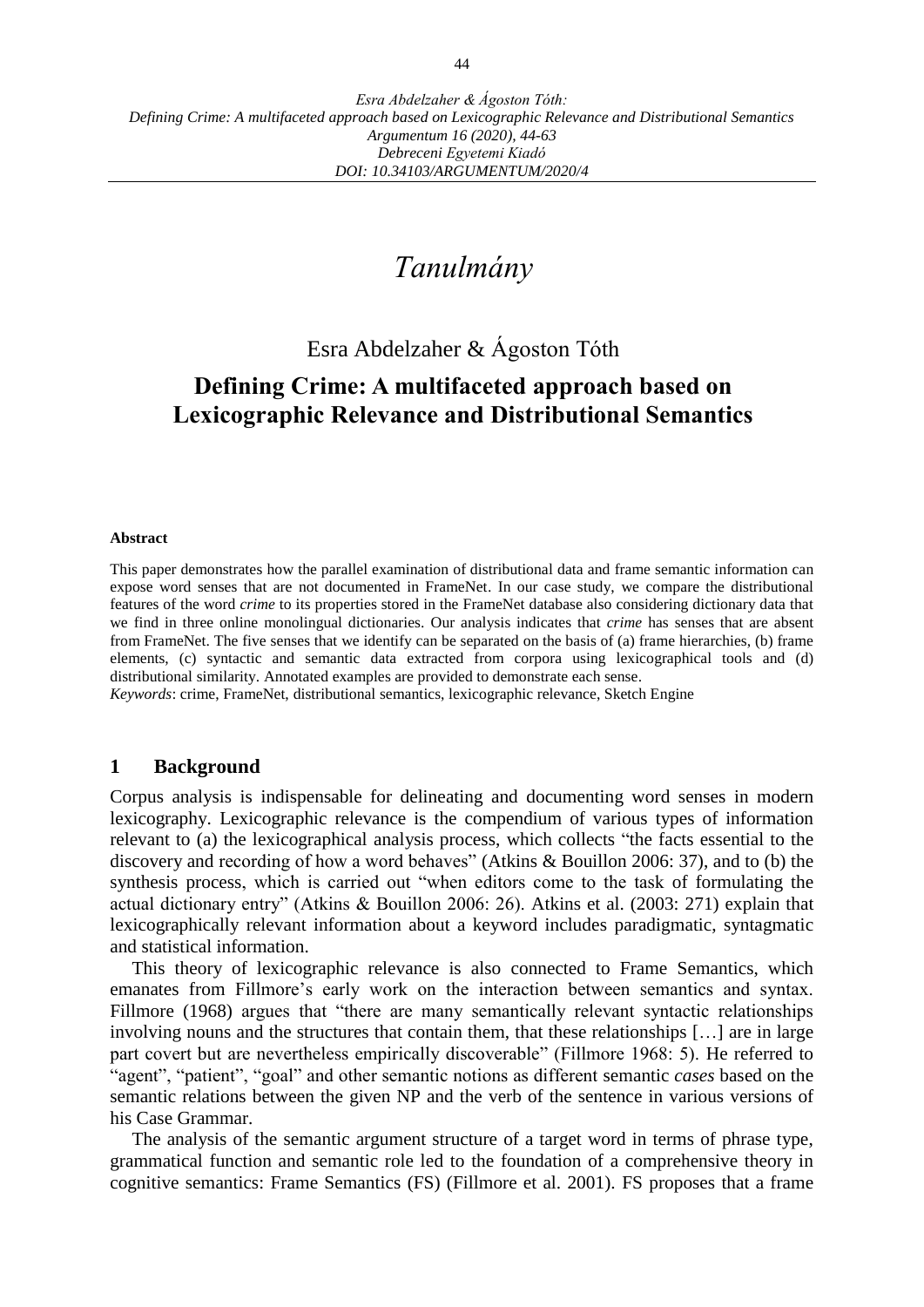"represent[s] story fragments, which serve to connect a group of words to a bundle of meanings" (Ruppenhofer et al. 2016: 7). In this relatively new theory, "frame elements" (FEs) replaced semantic cases, customizing the traditional concept of semantic roles. FS makes some general roles, such as the category of *agent*, more specific, e.g. *killer* and *terrorist* in the frames of KILLING and TERRORISM, respectively. In other words, the case categories of Case Grammar are now more frame-specific and less abstract. FEs are either core arguments, or non-core, adding peripheral information to the sentence, which is determined by linguists based on corpus data on a frame-by-frame basis.

Distributional methods of meaning representation originate from Firth's (1957) argument that the meaning of a word is distributed among the neighboring words or the company this word keeps. Distributional Semantics (DS) does not explore first-order co-occurrence phenomena (cases when words occur together in a sentence); instead, it documents cases where words co-occur with the same words (second-order co-occurrence) (Tóth 2014). Lists of distributionally similar words tend to include items that are similar in meaning to the target word. From an extremist perspective, Distributional Semantics is "the unique possible source of evidence for the exploration of meaning" (Lenci 2008: 6). Second-order co-occurrence data are always collected using automatized tools, since manual corpus analysis would be prohibitively slow in this case.

The present study relies on two information sources to improve our understanding of the meaning of the word *crime*: the FrameNet database (FN) (Baker et al. 1998) and the Sketch Engine system (Kilgarriff et al. 2004). While FrameNet is a large FS database and it serves us with manually edited lexicographical information about lexical units relevant in the context of the documented frames, Sketch Engine includes built-in tools to retrieve information about words that occur in its massive store of corpora and has extensive support for quantitative and qualitative work.

We attempt to answer the following questions:

- (a) What are the similarities and differences between FN's list of lexicographically similar words (which are co-listed in the same frame or listed in related frames) to *crime* and the automatically retrieved list of distributionally similar words?
- (b) Can distributional similarity reveal new lexicographical features of *crime*?

The rest of this study is structured as follows: section 2 provides the reader with more information about the theoretical background of the study, section 3 describes the data, methodology and procedure of analysis, section 4 displays results and section 5 discusses them. Concluding remarks are given in section 6.

## **2 Lexicographic Relevance in FrameNet and Distributional Semantics in Sketch Engine**

Ruppenhofer et al. (2016: 11) established a similarity criterion based on lexicographic relevance. Word senses are judged similar if (a) they have the same number and type of arguments, (b) semantic relations between the target words and their arguments are the same, (c) they adopt the same perspective of experiential knowledge and (d) they have similar denotation. Formal differences, such as parts of speech and passive forms, are not accounted for in these similarity judgments. In this approach, statistical co-occurrence information is not lexicographically significant, either, but it gives more space for native intuition.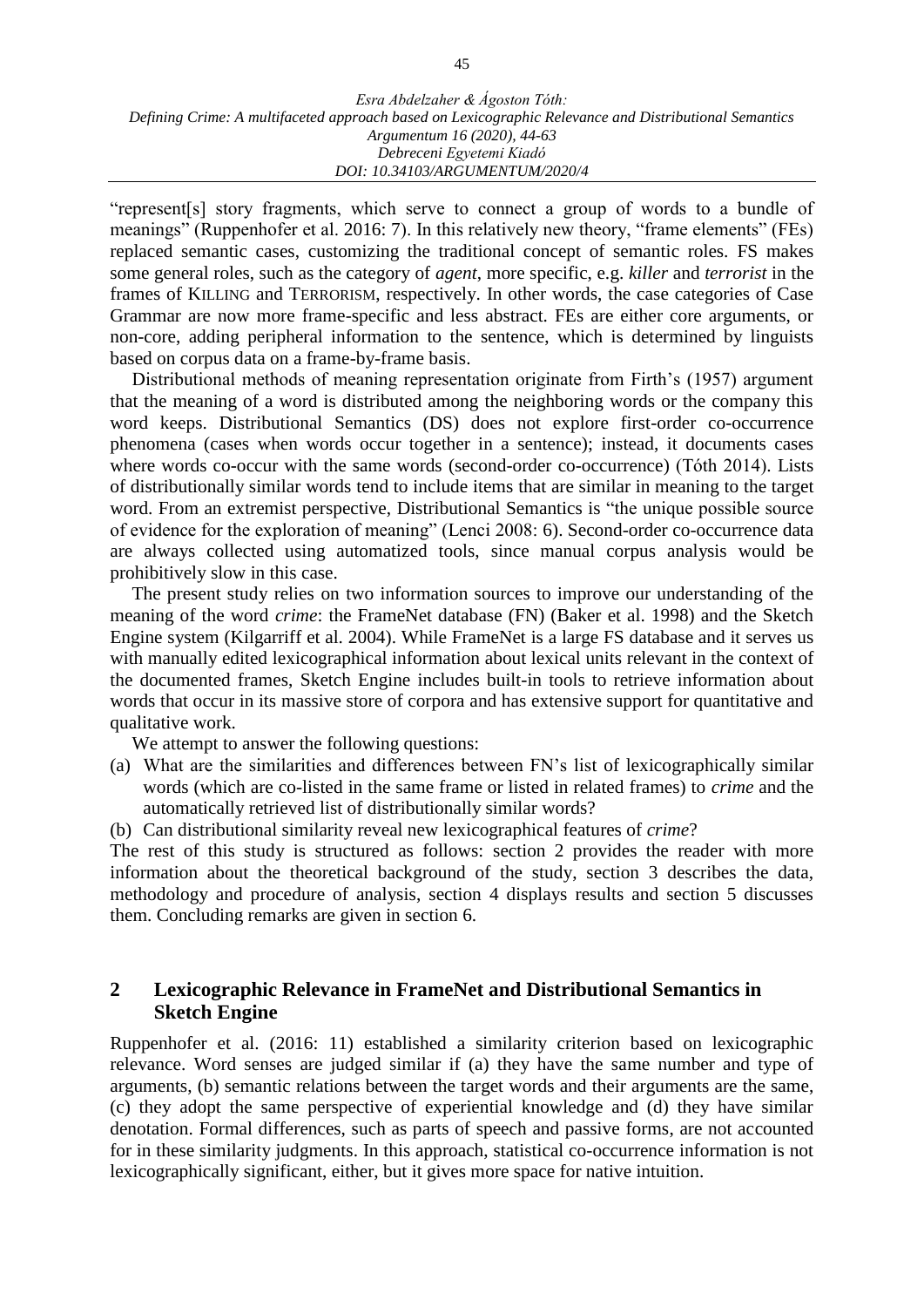FrameNet is based on Frame Semantics. Its latest release, FN 1.7, hosts 1224 frames; nearly 89% of the frames are lexical (evoked by lexical units), the remaining frames are nonlexical (they are created to connect frames).<sup>1</sup> FrameNet provides a definition for each frame, defines the frame elements of the frames and lists the frame-evoking lexical units. FN can be seen as an ontological language resource as most frames inherit the structure of the 5 top-level frames: EVENT, RELATION, STATE, ENTITY, LOCALE and PROCESS. Besides the inheritance relation, FrameNet defines other relations among frames: "Inherits from", "Is Inherited by", "Perspective on", "Is Perspectivized in", "Uses", "Is Used by", "Subframe of", "Has Subframe(s)", "Precedes", "Is Preceded by", "Is Inchoative of" and "Is Causative of".

The idea of using FrameNet as a source of information for delineating senses is elaborated in the literature of lexicography by Atkins and Bouillon (2006) in their case study on the senses of the word *argue*. The authors point out that the appearance of the lexical unit *argue* in three FrameNet frames (REASONING, EVIDENCE and QUARRELING) has lexicographic relevance and it is an indicator of the existence of (at least) three senses worth documenting in dictionaries (Atkins & Bouillon 2006: 28–32).

Distributional semantics uses statistical models to represent meaning regardless of native or expert intuition. It assumes that similar words occur in similar contexts. As we have discussed it in section 1 of this paper, distributional meaning representation uses second-order co-occurrence information to detect similarity of meaning.

The Sketch Engine is a web application that implements distributional methods and syntactic analysis for processing corpora and for creating "word sketches", which sum up the grammatical and collocational behavior of words. Rychlý and Kilgarriff (2007) developed a distributional thesaurus function, which is available via the Sketch Engine. This distributional thesaurus starts by using a large lemmatized and parsed corpus to capture the context of each word. This context also includes the grammatical relations linking a target word to context words. Finally, the procedure selects words that share the same contexts. Large corpus size helps avoid noise and improves the accuracy of the thesaurus. To exemplify, the triplets "object, drink, beer" and "object, drink, wine" provide context-based information that places *beer* and *wine* in the same thesaurus category. If a lexicographer is interested in further exploration for similar words, the Sketch Engine also offers a "sketch difference" function based on distributional semantics. Sketch differences use lexical collocates and grammatical relations in the contexts of words to show how (dis)similar two words are (Kilgarriff et al. 2014).

## **3 Methodology**

 $\overline{a}$ 

The current study uses the FrameNet database to gather lexicographic information about the lexical unit *crime.* This includes the different senses of the word, denotation, predicateargument structure, the frames that the word has the potential to evoke and the frame elements of these frames. In addition, the study searches for lexical units evoking any relevant frame so that the final list of words can embrace items directly similar or indirectly relevant to *crime,* as well as their frame elements.

<sup>1</sup> Project status information has been retrieved from [https://framenet.icsi.berkeley.edu/fndrupal/current\\_status](https://framenet.icsi.berkeley.edu/fndrupal/current_status) on December 1, 2019.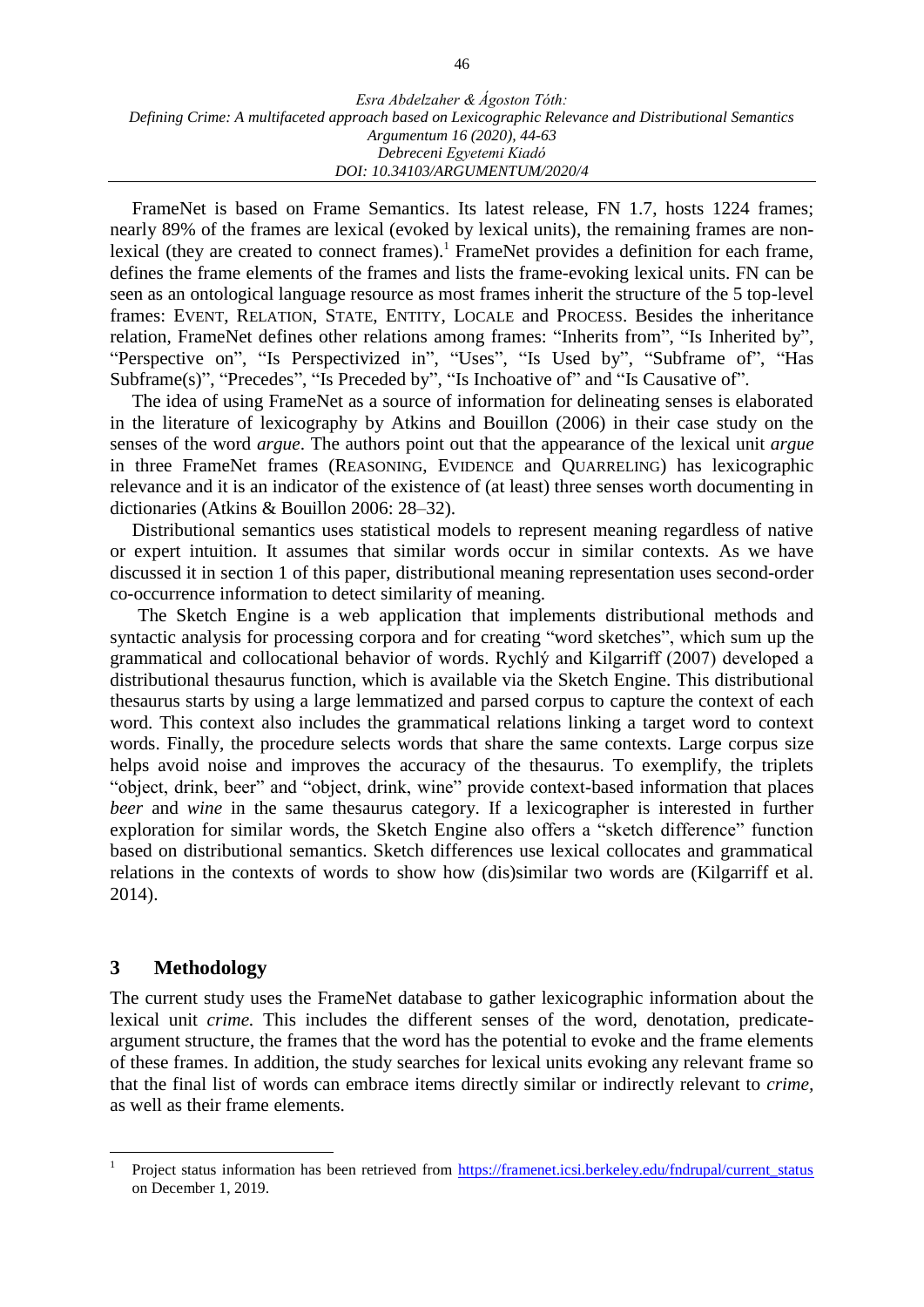Besides, the study makes use of three corpora to retrieve distributionally similar words. First, Sketch Engine's thesaurus retrieves words similar to *crime* from the *British National Corpus* (BNC), which is a 100-million-word collection of genre-diversified British English texts (Leech 1992). The BNC corpus is neither the largest nor the most up to date, but it has also been the primary corpus for creating FrameNet's frames, defining word senses and detecting frame elements. *EnTenTen2015* is the second general reference corpus analyzed in the study. It is a web-based corpus of 15 billion words from contemporary English texts (Jakubíček & Kilgarriff 2013). The *Timestamped JSI web corpus 2014-2019 English*  (*Timestamped* for short) is the third large corpus selected to represent the concept of *crime*; it is a web corpus of news articles obtained from RSS feeds automatically (Trampuš & Novak 2012). All these corpora are available through the Sketch Engine.

The study uses the 20 most similar words to *crime* in each corpus, which gives us a unified wordlist of 33 word types. For every word, we retrieve (a) the sense that relates to crime, (b) evocative frame, (c) frame elements and (d) relevance to the frame of COMMITTING\_CRIME. This initiates the comparison of words that are lexicographically and distributionally similar to *crime* in terms of denotation, frame and frame elements.

The primary concern of this study is the set of new words that are absent in FN and are flagged by distributional semantics as similar to *crime*. We explore this similarity through the sketch differences function in Sketch Engine to realize any lexicographic significance behind this similarity. Figure 1 illustrates the methodology of analysis.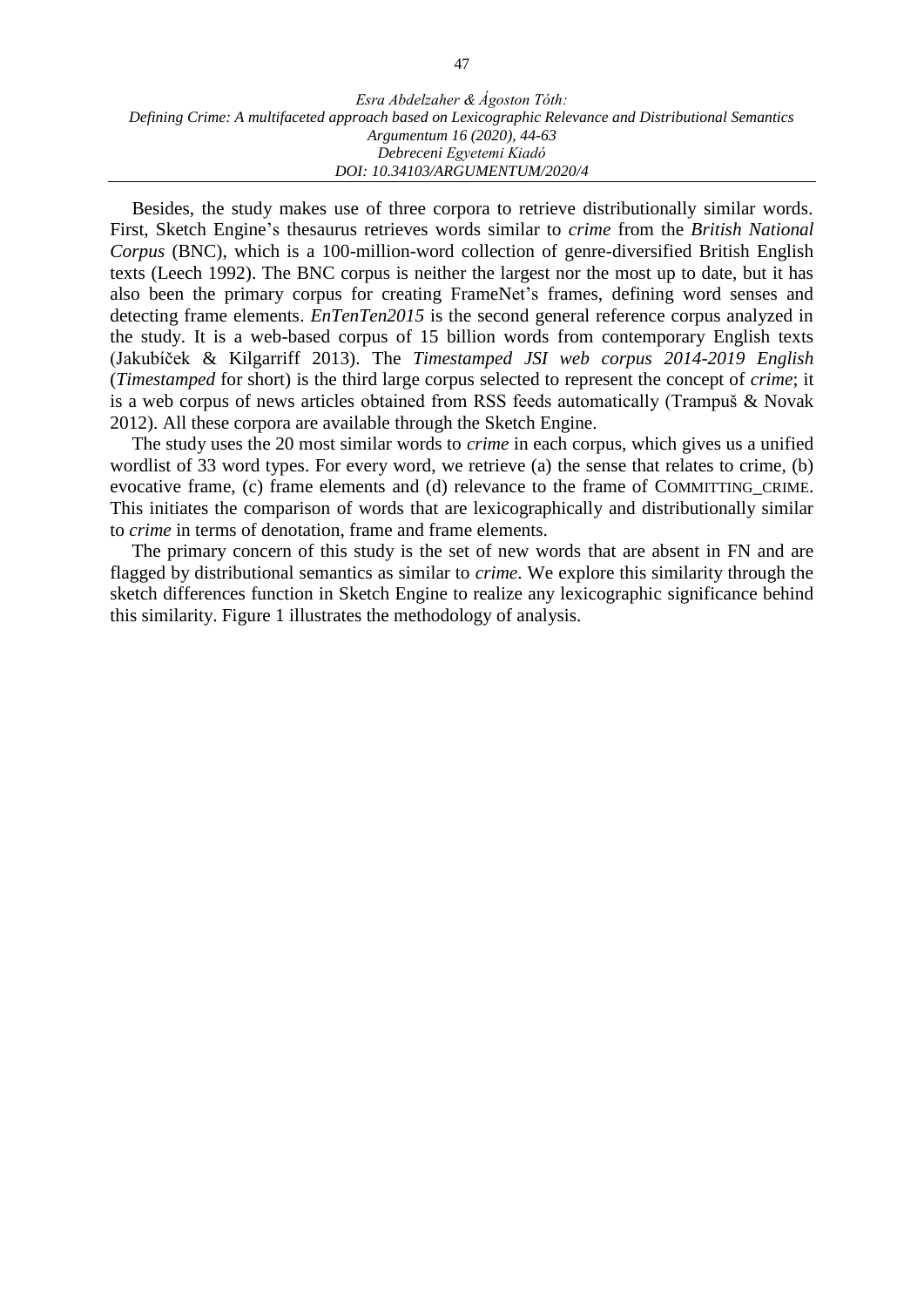

*Figure 1. Methodology of Analysis*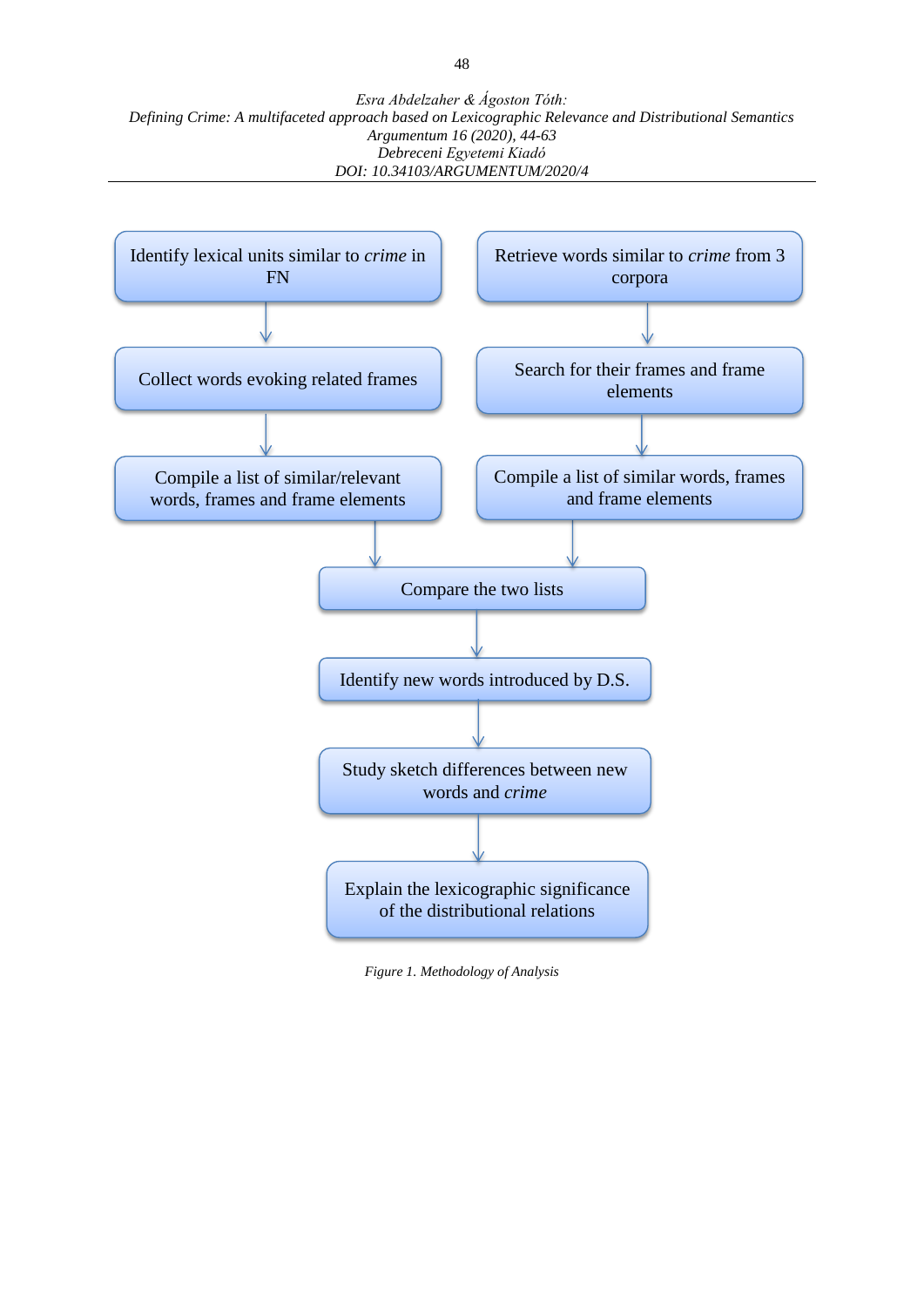#### **4 Results**

By listing it in one frame only, FN acknowledges one sense of *crime,* which denotes an illegal act, "an action constituting a serious offence against an individual or the state and is punishable by law". <sup>2</sup> *Crime* activates the frame of COMMITING\_CRIME in which "perpetrator" and "crime" are core FEs. The "perpetrator" can be lexically instantiated (Example A) or can receive indefinite null instantiations (INI) (Example B). However, if "crime" is lexically present, it plays a dual role. As a lexical unit, *crime* activates the frame of COMMITTING CRIME, and  $-$  as a frame element  $-$  it fills the slot of "crime". The frame element "crime" can also be lexically instantiated through several other words, such as *treason*, *murder*, or *offence* (Example C). *Commission, commit, perpetrate* and *crime* are co-lexical units in the same frame. The following annotated examples are cited from FrameNet:<sup>3</sup>

- A. The crimes $_{\text{[crime]}}$  of the Iraqi regime $_{\text{[Perpetrator]}}$
- B. Organized crime<sub>[crime]</sub> was soon to have a formidable adversary [perpetrator INI]
- C. And how can he<sup>[perpetrator]</sup> commit treason against the King of England<sub>[crime]</sub>

COMMITTING\_CRIME is the first sub-frame in the complex frame CRIME\_SCENARIO, where COMMITTING\_CRIME precedes CRIMINAL\_INVESTIGATION and CRIMINAL\_PROCESS. These frames also have sub-frames. Overall, COMMITTING\_CRIME is linked to 17 frames containing 164 lexical units (Appendix 1). The hierarchy that embraces *crime* in FN is the following:

#### EVENT  $\rightarrow$  MISDEED  $\rightarrow$  COMMITTING\_CRIME

As far as the word similarity lists generated by the thesaurus function of Sketch Engine are concerned, the three selected corpora produced rather different results. While six words were common among the three corpora, 8 words were similar to *crime* only in the *EnTenTen2015* and *Timestamped* corpora. The final, unified similarity list included 33 words ordered by their highest similarity scores according to the *Timestamped* corpus (Appendix 2). Similarity scores exceeded 0.5 in *EnTenTen2015* and *Timestamped,* and it reached only 0.3 in *BNC* for the most similar word to *crime.*

The comparison of these similarity lists with FN's list of lexical units shows that 14% of distributionally-relevant words are already indexed in the FN database as related to *crime*  while 5% of the words are missing; the remaining words are present but not linked to a relevant frame. Common words between distributional wordlists and FN belong to the frames of ABUSING, CRIMINAL\_INVESTIGATION, TRIAL and OFFENSES. However, the focus of this study is placed on the 81% that is retrieved by distributional methods and is indexed in FN with no relevance to crime.

Table 1 lists these words along with their frames and FEs. It is worth noting that Sketch Engine's thesaurus retrieves (tagged) words rather than lexical units, so retrieved words may correspond to different frames. In such cases, POS and definitions were the criteria for choosing the most appropriate frame.

 $\overline{2}$ <sup>2</sup> This definition has been taken from the lexical entry for *crime.n* via <https://framenet.icsi.berkeley.edu/fndrupal/luIndex> on December 1, 2019.

<sup>3</sup> Retrieved from<https://framenet.icsi.berkeley.edu/fndrupal/luIndex> on December 1, 2019.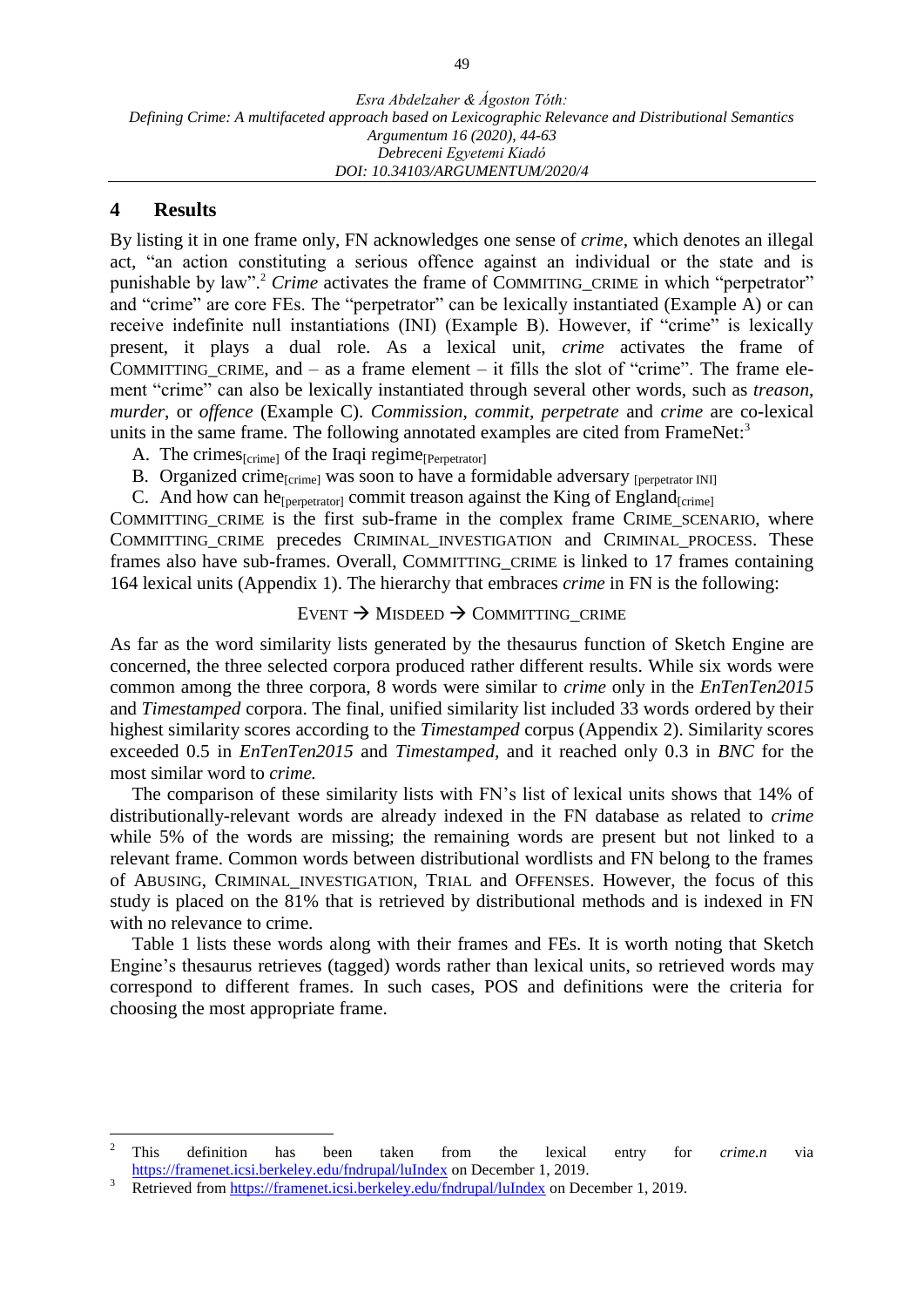| <b>Similar Word</b>       | <b>Frame</b>               | <b>Core FEs</b>                          |
|---------------------------|----------------------------|------------------------------------------|
| act, activity,<br>action  | <b>INTENTIONALLY_ACT</b>   | Agent, Act                               |
| attack                    | <b>ATTACK</b>              | Assailant, Victim                        |
| behaviour                 | <b>CONDUCT</b>             | Agent, Manner                            |
| conflict                  | <b>HOSTILE_ENCOUNTER</b>   | Issue, Purpose, Side1, Side2             |
| corruption                | <b>MORALITY_EVALUATION</b> | Behavior, Evaluee, Expressor             |
| death                     | <b>DEATH</b>               | Protagonist                              |
| disaster, crisis          | <b>CATASTROPHE</b>         | Patient, Undesirable Event               |
| drug                      | <b>INTOXICANTS</b>         | Intoxicant                               |
| health, disease           | MEDICAL_CONDITIONS         | Ailment, Patient                         |
| <i>incident, accident</i> | <b>EVENT</b>               | Patient, Undesirable Event               |
| <i>incident, accident</i> | <b>CATASTROPHE</b>         | Place, Time, Event                       |
| killing                   | <b>KILLING</b>             | Cause, Instrument, Killer, Means, Victim |
| offence                   | CAUSE_EMOTION              | Agent, Event, Experiencer                |
| violation                 | <b>COMPLIANCE</b>          | Act, Norm, Protagonist, State of Affair  |
| violence                  | <b>VIOLENCE</b>            | Aggressor, Aggressors, Cause, Victim     |
| practice                  | <b>PRACTICE</b>            | Agent, Action, Occasion                  |
| problem                   | PREDICAMENT                | <b>Experiencer, Situation</b>            |
| threat                    | <b>RISKY_SITUATION</b>     | Asset, Dangerous entity, situation       |
| terrorism                 | <b>TERRORISM</b>           | Act, Terrorist, Victim                   |
| poverty                   | WEALTHINESS                | <b>Institution</b> , Person              |

*Table 1. New words similar to* crime *provided by Sketch Engine's thesaurus function*

Some of these frames are in contact with each other via higher-level nodes in the framehierarchy of FN. For example, figure 2 visualizes the hierarchy that descends from the EVENT frame based on the "Uses" and "Is Causative of" relations. Sketch Engines's thesaurus data suggest that *crime* is distributionally compatible with a kind of EVENT which can be an UNDESIRABLE\_EVENT affecting a "patient", where the "act" is intentionally committed by the "agent" and it may affect a "victim" or an "experiencer". Regardless of the several viewpoints reflected by the FEs, all these frames indicate that *crime* is an event.

#### *4.1 Crime in the EVENT top-level hierarchy*

 $\overline{a}$ 

The distributional similarity between *crime, disaster* and *catastrophe* suggests that *crime* is related to a scene in which the "agent" is peripheral and the focus is on the "patient" element that undergoes an "undesirable event". CATASTROPHE in FN is illustrated by several examples, including "...various natural disasters<sub>[Undesirable\_event]</sub> in central Asia<sub>[Patient]</sub><sup>34</sup> or "the humanitarian<sub>[Undesirable\_event]</sub> crisis in Iraq<sub>[Patient]</sub>",<sup>5</sup> "human<sub>[Patient]</sub> and ecological<sub>[Patient]</sub>

<sup>4</sup> FN annotation data for *disaster.n* retrieved from <https://framenet.icsi.berkeley.edu/fndrupal/luIndex> on December 1, 2019.

<sup>5</sup> FN annotation data for *crisis.n* retrieved from <https://framenet.icsi.berkeley.edu/fndrupal/luIndex> on December 1, 2019.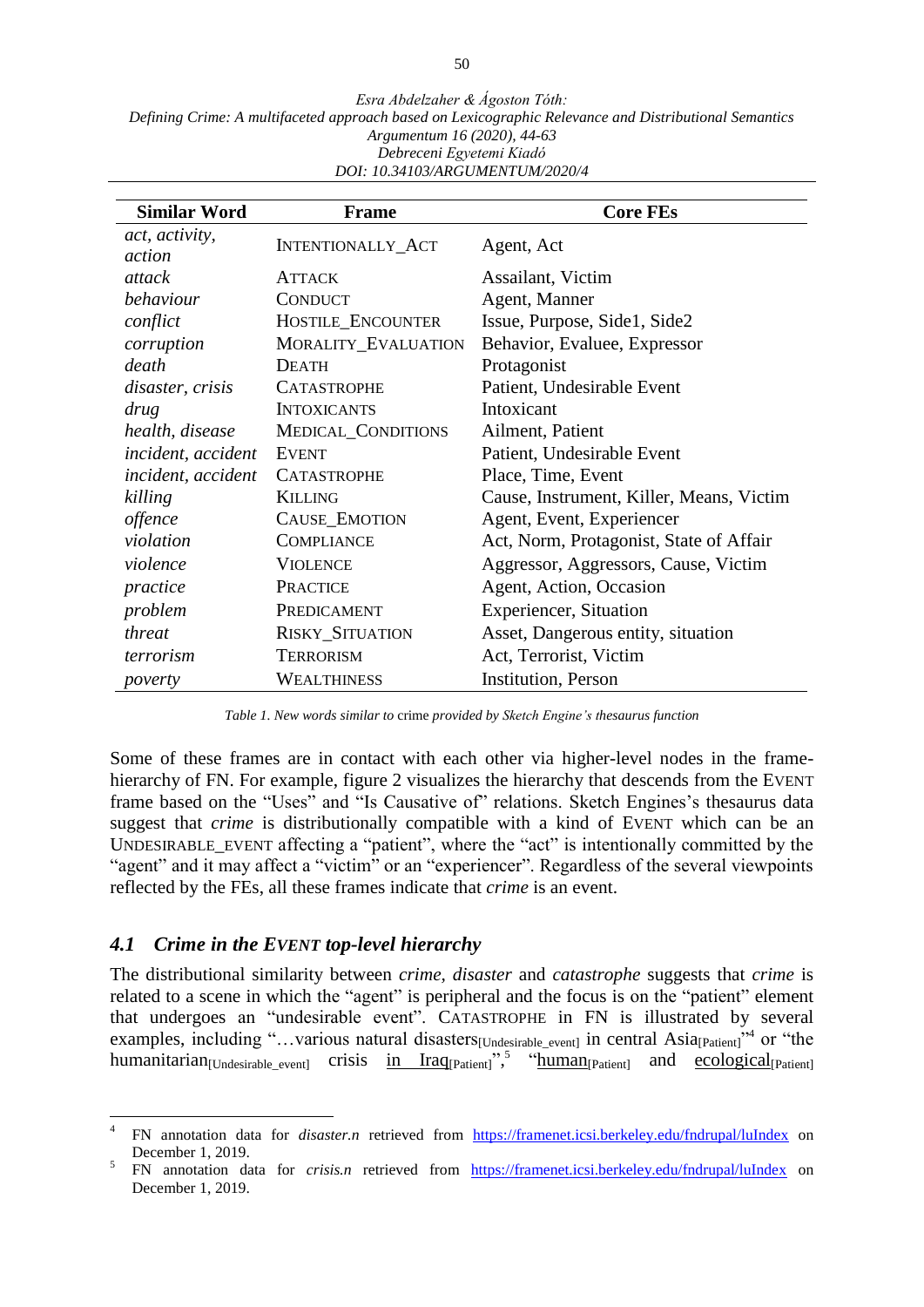catastrophe[Undesirable\_event]". <sup>6</sup> The examinations of the sketch differences between *crime* and *disaster*, as well as between *crime* and *crisis* indicate that they can be used interchangeably in some cases. The following examples are extracted from *EnTenTen2015* and are manually annotated using the previous FEs of CATASTROPHE.

- D. The Alberta tar sands are the world's most polluting source of transport fuel, and the one of the most devastating ecological *crimes*<sub>[Undesirable event]</sub> of our times.
- E. This small seaside village serves as a horrifying microcosm of massive ecological *crimes*[Undesirable\_event] happening worldwide[Patient].
- F. Tens of thousands of households are having their water service terminated for late payments. What is taking place in Detroit<sub>[Patient]</sub> is a social *crime*<sub>[Undesirable event], which</sub> has the backing of the entire political establishment.
- G. With smoked windows, it is a major ecological<sub>[Patient]</sub> crime<sub>[Undesirable\_event].</sub>

INTENTIONALLY\_ACT is a sub-hierarchy of EVENT gathering several words similar to *crime.* It includes, at the most general level, *act*, *activity* and *action*, which are general hypernyms of *crime*. According to FN, the lexical unit *crime* is "an action"<sup>7</sup> and the FE "crime" denotes an "act". 8 Similarly, sketch differences indicate general grammatical relations between *crime* and *act, activity* and *action*, such as "X is a …" and "… is X". Intentionality is a new dimension added by the distributional results and it allows linking *crime* to new frames. Words evoking TERRORISM, VIOLENCE, HOSTILE\_ENCOUNTER, ATTACK, KILLING and DEATH share general coordination relations, such as "X and/or …", with *crime*. They also share hypernym and hyponym relations: "X is a ..." and "... is X". Peripheral elements including most adverbial and prepositional phrases are also common among them. This may suggest that acts of terrorism, violence, killing and hostility should be related to COMMITTING\_CRIME. They are relevant to the sense of *crime* mentioned in FN.

PRACTICE and CAUSE\_EMOTION, however, propose a more general use of *crime*. Sketch differences between *crime, practice* and *offense* indicate that they can be used in similar contexts to refer to wrong acts that are not necessarily illegal. The following examples are extracted from *EnTenTen2015* and are manually annotated in accordance with the semantic argument structure of the PRACTICE frame.

- H. I have always maintained that it is a *crime* to raise people's expectations to unattainable<sub>[Action]</sub>.
- I. People are starving. It is a *crime* to <u>waste even a single grain<sub>[Action]</sub>.</u>

 $\overline{a}$ 

<sup>6</sup> FN annotation data for *catastrophe.n* retrieved from<https://framenet.icsi.berkeley.edu/fndrupal/luIndex> on December 1, 2019.

<sup>7</sup> As per the lexical entry for *crime.n* retrieved from<https://framenet.icsi.berkeley.edu/fndrupal/luIndex> on December 1, 2019.

<sup>&</sup>lt;sup>8</sup> Based on the frame specification for COMMITTING\_CRIME retrieved from <https://framenet.icsi.berkeley.edu/fndrupal/frameIndex> on December 1, 2019.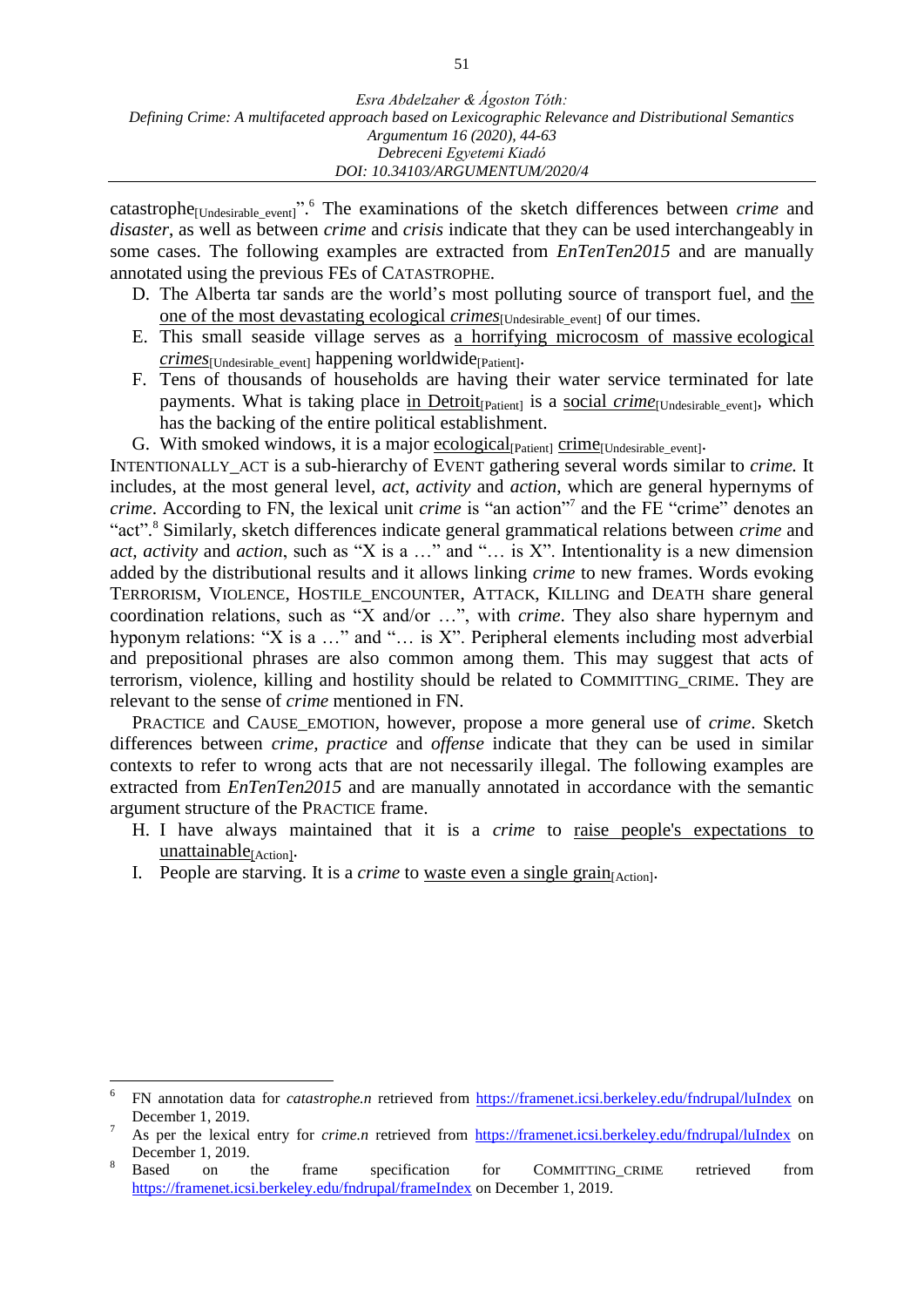

*Figure 2. The EVENT-hierarchy of new* crime*-related frames*

## *4.2 Crime in the ATTRIBUTES hierarchy*

The second hierarchy is dominated by the ATTRIBUTES frame (Figure 3). In this hierarchy, words similar to *crime* (e.g. *poverty* in the WEALTHINESS frame or *disease* in MEDICAL\_CONDITIONS) mostly refer to characteristics and qualities of persons and entities, not events or actions performed by agents. This new hierarchy signals a new sense of *crime*  not connected to unlawful acts and undesirable events*.*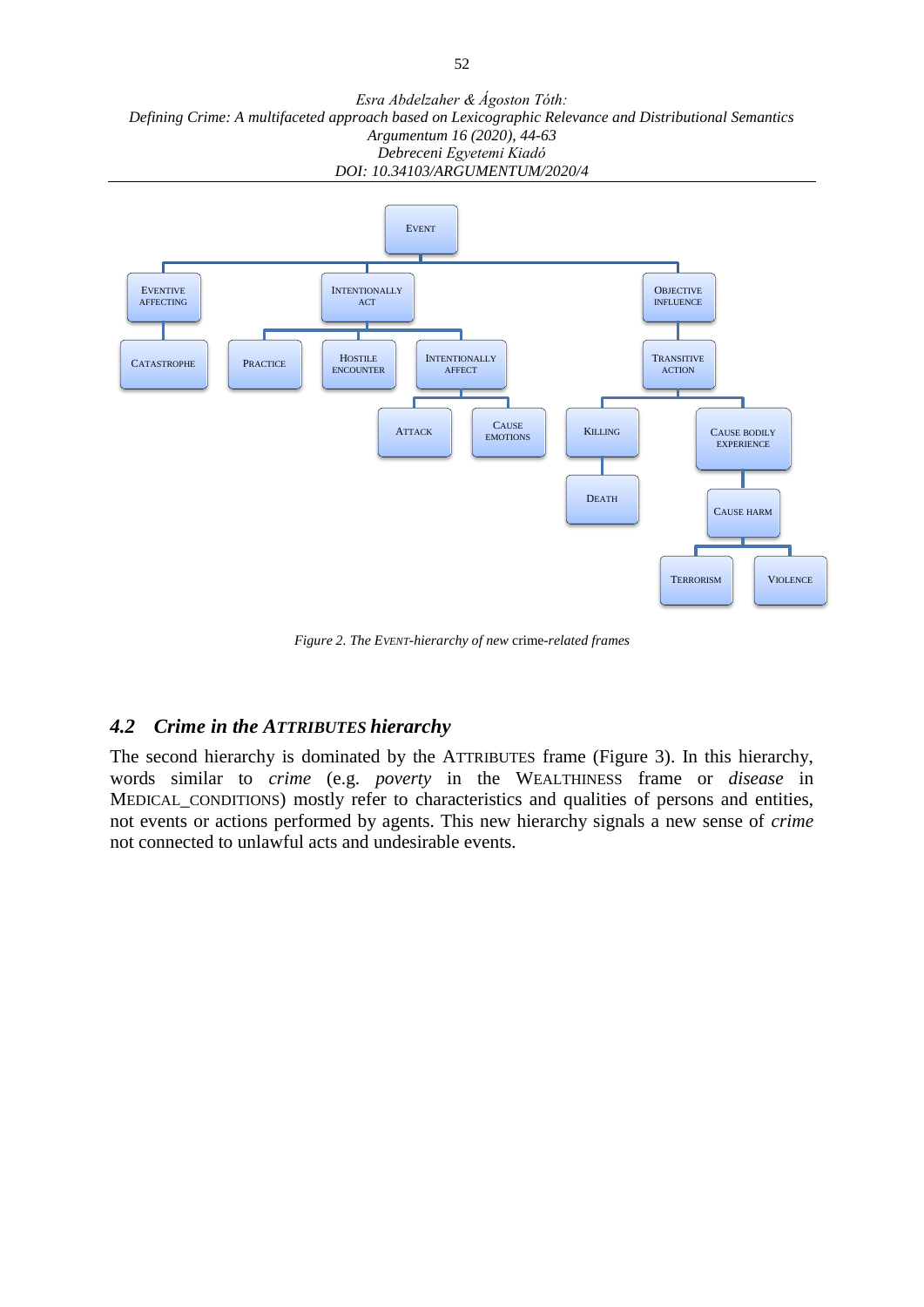

*Figure 3. The ATTRIBUTES-hierarchy of* crime*-related frames*

Checking the similarities between *crime, poverty* and *disease* in *EnTenTen2015* highlighted similar contexts in SketchEngine's sketch differences output, especially with the "subject, verb" and "verb, object" patterns. For instance, *prevent* and *combat* share *crime* and *disease*  as objects. *Crime* and *disease* playing the grammatical role of the subject share the verbs *involve*, *occur*, *fight* and *affect*. *Combat*, *fight*, *reduce* and *tackle* are common verbs between *crime* and *poverty.* 

Word sketches do not reveal a new sense of the word. They rather indicate metaphoric similarity related to the conceptualization of crime as a disease, poverty as a crime and poverty as a disease. According to MetaNet (Dodge et al. 2015), three conceptual metaphors link *crime* and *disease:* CRIME IS A DISEASE, CAUSING DECREASE IN CRIME IS TREATING DISEASE and INCREASE IN CRIME IS SPREAD OF DISEASE. The three metaphors are reflected in the shared verbs highlighted in the sketch differences retrieved, from the BNC, by Sketch Engine. Similarly, *poverty* and *crime* and *poverty* and *disease* are conceptually linked through POVERTY IS A CRIME and POVERTY IS A DISEASE.

The distributional similarity between *crime, corruption* and *violation*, however, suggested a new sense of *crime*. SOCIAL\_BEHAVIOR\_EVALUATION is a parent frame for both MORALITY\_EVALUATION and COMPLIANCE, which are evoked by *corruption* and *violation,*  respectively. SOCIAL\_BEHAVIOR\_EVALUATION contains a "judge" FE checking the "behavior" of an "individual" against "pre-existing standards of a society". "Behavior" is a core FE, but it denotes an action, not an attribute, although the frame inherits data from GRADABLE\_ATTRIBUTES. To further complicate matters, it is a non-lexical frame with no lexical units or annotated examples to suggest a solution to this hierarchy–FE conflict. The

 $\overline{9}$ This information has been taken from the definition of the SOCIAL\_BEHAVIOR\_EVALUATION frame retrieved from<https://framenet.icsi.berkeley.edu/fndrupal/frameIndex> on December 1, 2019.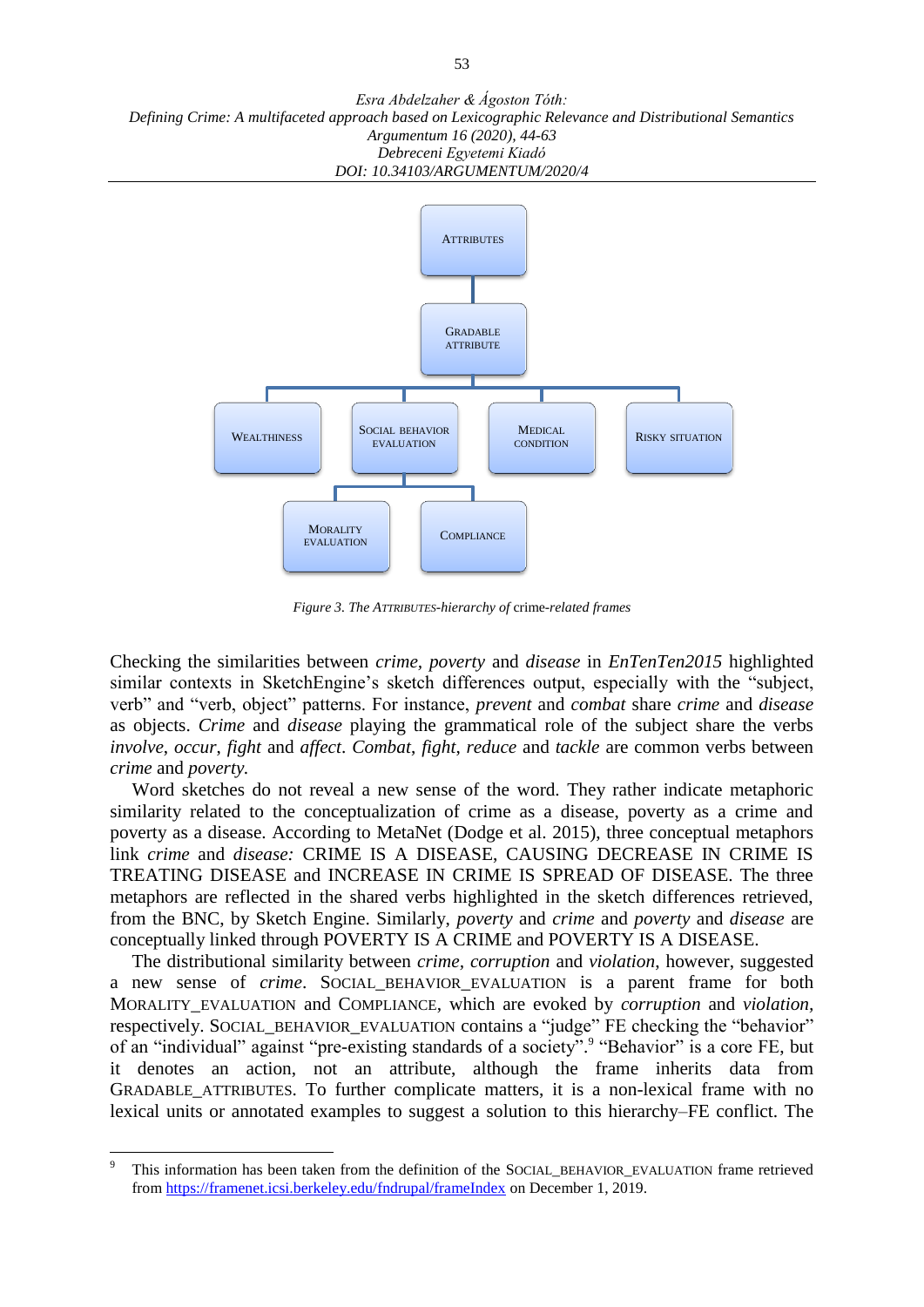challenge is transferred to the two inheritor frames: MORALITY\_EVALUATION and COMPLIANCE.

Acts that are described as crimes, although they are not criminal in the legal sense, involve a moral evaluation of some implicit judge or a violation of a societal norm. Re-annotating (H) and (I), which had been previously annotated according to the FE structure of PRACTICE, as well as new extracted examples, highlight this intersection. The following examples are extracted from *EnTenTen2015* and are manually annotated according to the semantic roles of SOCIAL\_BEHAVIOR\_EVALUATION:

- J. I[Judge] have always maintained that it is a *crime* to raise people's expectations to **unattainable**[Behavior]·
- K. People are starving. It is a *crime* to <u>waste even a single grain</u><sub>[Behavior]</sub>.
- L. It is a *crime* if she<sub>[Individual] is not getting upset with abortion<sub>[Behavior]</sub>.</sub>
- M. I want it all; hunger<sub>[Behavior]</sub> is my<sub>[Individual]</sub> *crime*.

The sense of wrong acts can be further customized to explain the whole judging process which involves (a) "judge", "evaluee"/"individual" and "behaviour" if wrong emanates from immorality, (b) "protagonist", "norm" and "act" if wrong emanates from violating the norms of a society.

The exploration of sketch differences between *crime, corruption* and *violation* also inferred an argument structure of *crime* fairly different from those of previous frames. Concordance lines showed that *crime* could be used to describe a characteristic which is negatively evaluated in a community or at a certain time. The following examples demonstrate this sense. They are extracted from the *EnTenTen2015* corpus and are manually annotated. The FEs of the top-level frame ATTRIBUTES are used to annotate these sentences to avoid referring to the "attribute" FE as a "behaviour" or an "act".

- N. that it sounds as if it were a *crime* to be a Mexican<sub>[Attribute]</sub>
- O. were arrested and imprisoned simply for the *crime* of <u>being Irish in Britain</u><sub>[Attribute]</sub> at a particular period

#### *4.3 Crime in the STATE top-level hierarchy*

STATE is the top frame of the third hierarchy (figure 4), which has been introduced on the basis of the distributional similarity between *crime* and *problem* (cf. table 1 and Appendix 2)*.*  According to FN, *problem* refers to "an unwelcome or harmful" state which needs actions to be dealt with, <sup>10</sup> and it assigns the "situation" and "experiencer" FEs. *Crime* and *problem* share several grammatical relations and they can be used interchangeably in some contexts. Sketch differences between *crime* and *problem* in *EnTenTen2015* displayed that both fill the subject slot for *involve*, *occur* and *affect*. Also, both are preceded by the adjectives *prevalent* and *serious*. *Crime* can denote a problem or an undesirable situation when it refers to a harmful state suffered by an experiencer. This sense is frequently associated with reference to social, economic or political problems. The following examples are annotated according to the FE categories of PREDICAMENT.

- P. It was a *crime* to be unemployed<sub>[Situation]</sub>
- Q. It is a *crime* to be in Mosul<sub>[Situation]</sub>

 $10\,$ As per the lexical entry for *problem.n* retrieved from<https://framenet.icsi.berkeley.edu/fndrupal/luIndex> on December 1, 2019.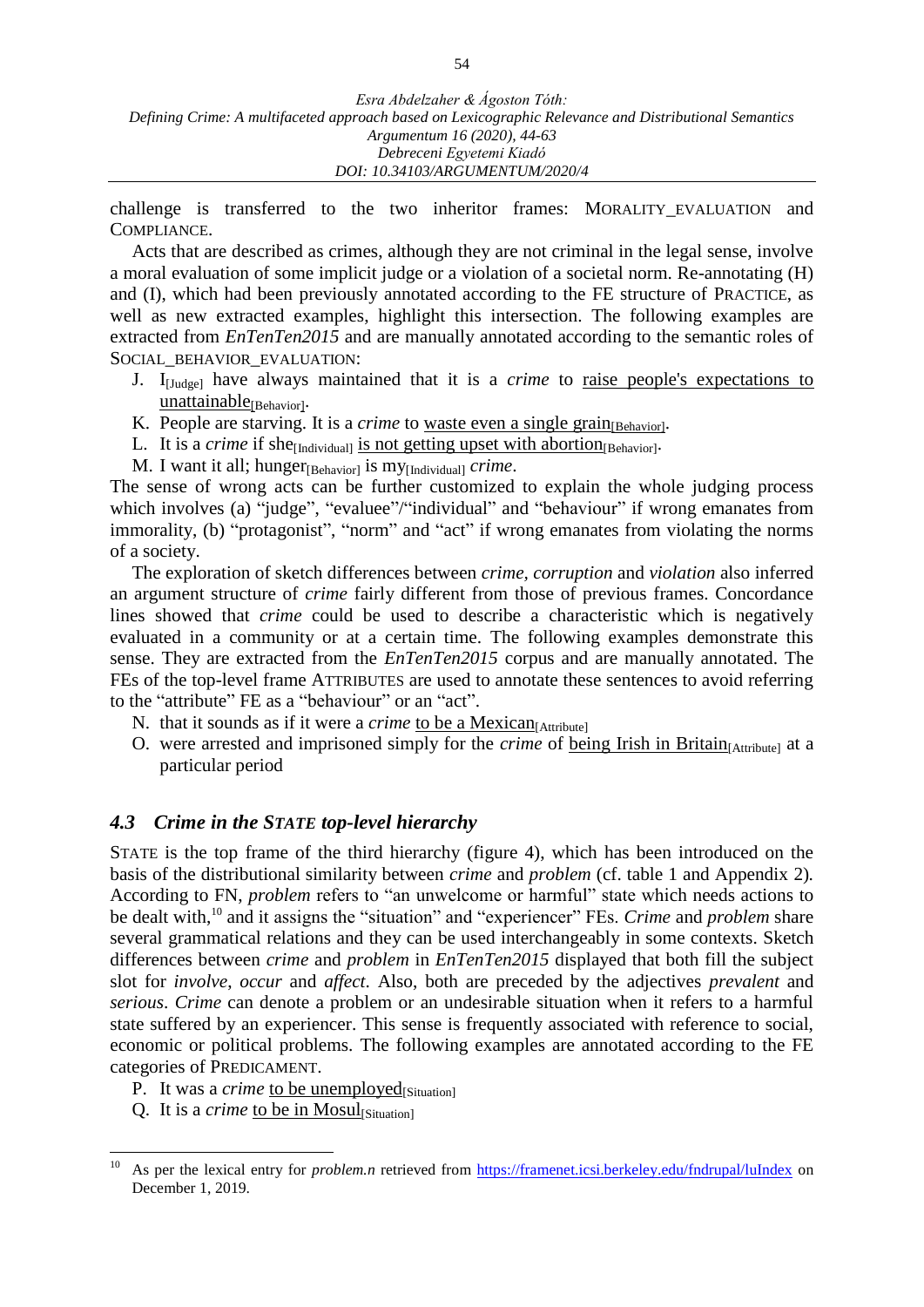- R. It's not a *crime* to have an obsession[Situation]
- S. A healthy, adoptable animal<sub>[Experiencer]</sub> killed for the sole *crime* of being homeless<sub>[Situation]</sub>.



*Figure 4. The STATE-hierarchy of* crime*-related frames*

Challengingly, FN places several lexical units that do not indicate inherent features of entities – and are more related to social or economic states – within the ATTRIBUTES hierarchy, including *rich*, *active*, *ill* and *certain*. Furthermore, several potential FE fillers in frames related to the 'undesirable state' sense of crime are missing (e.g. *homeless*) or are not linked to the relevant frames (e.g. *unemployed*).

Figure 5 represents an analytical hierarchical process of selecting the right sense of *crime* according to four lexicographic and distributional criteria.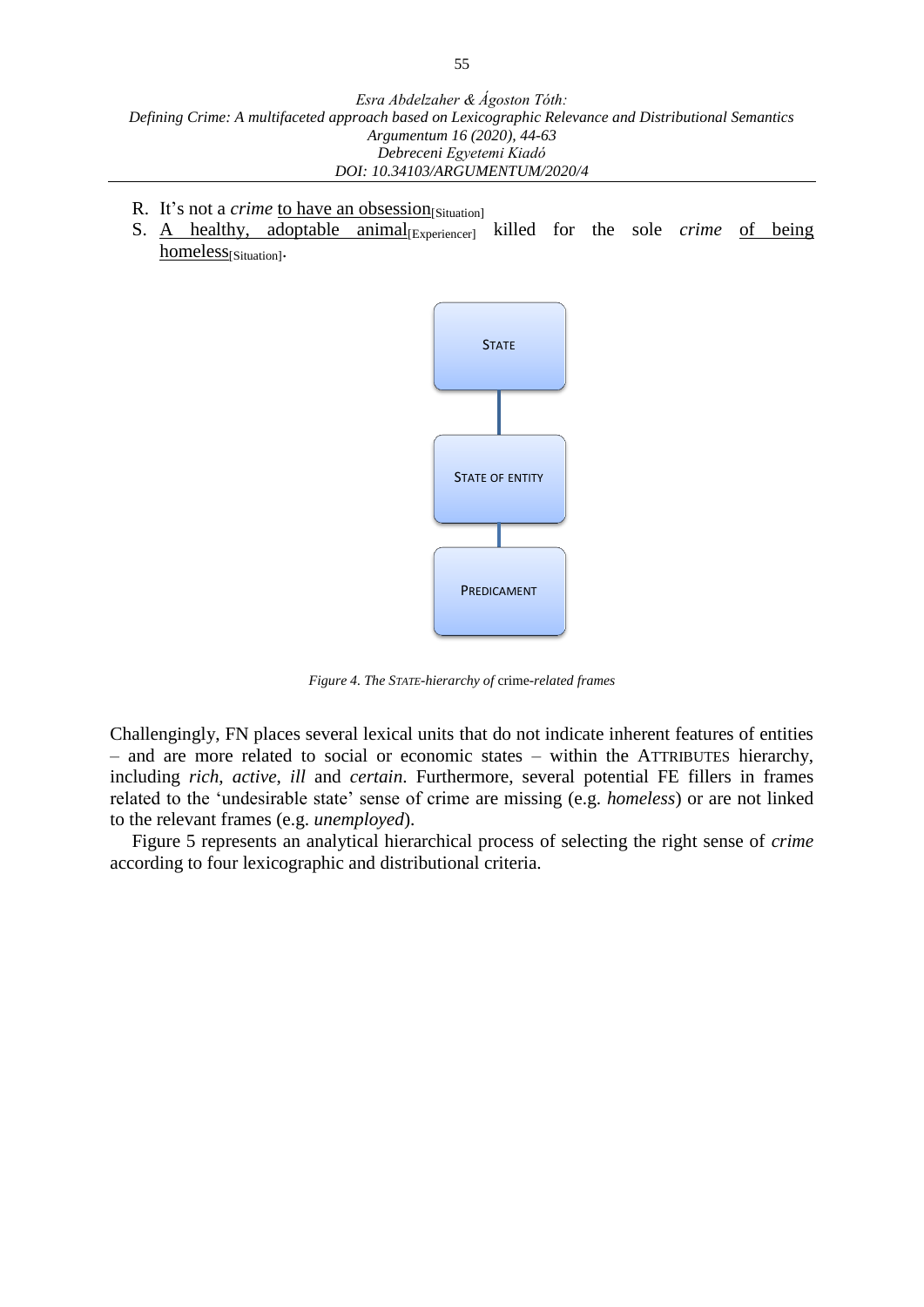

*Figure 5. Decision tree for finding the right sense of* crime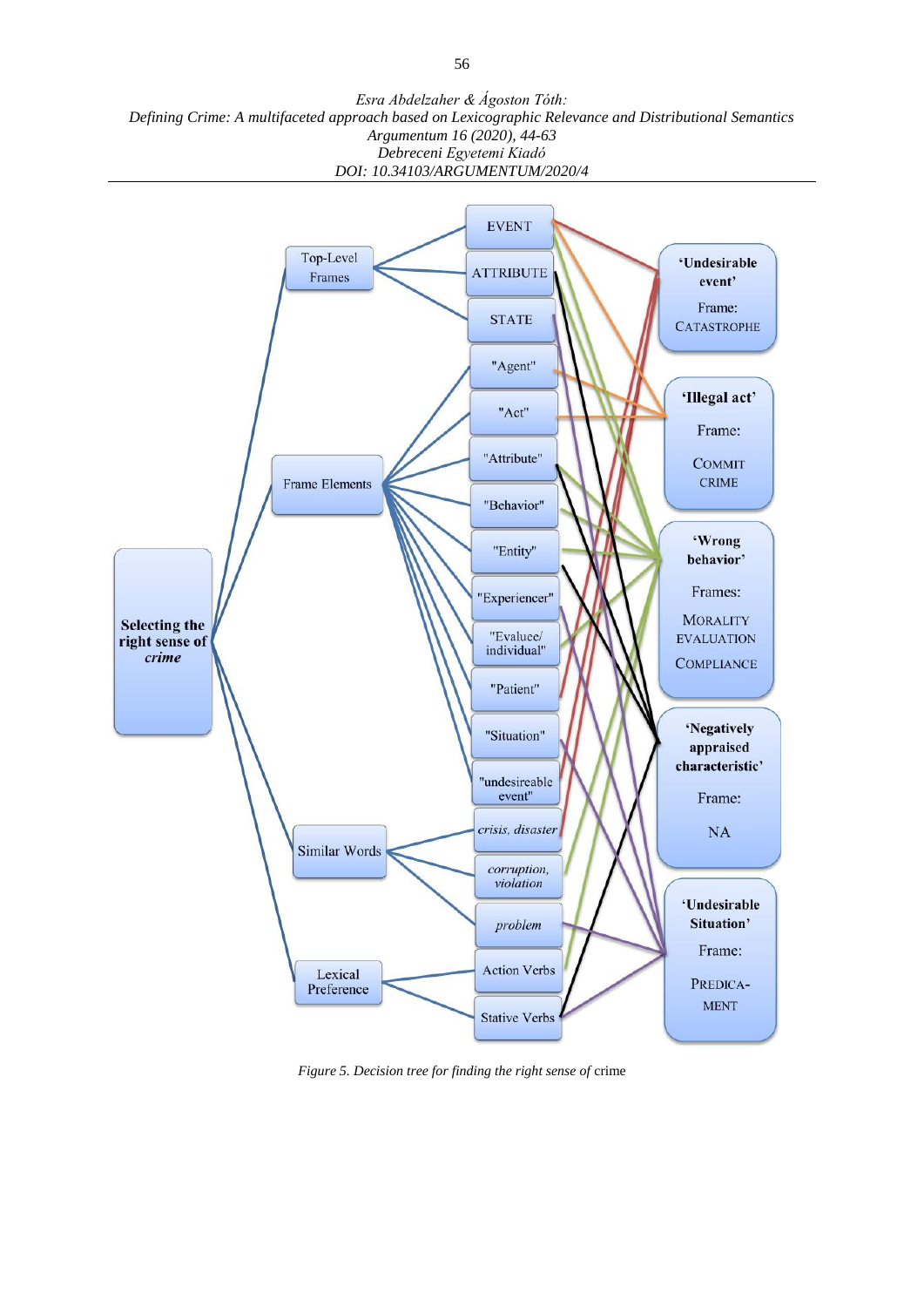#### **5 Discussion**

Our study argues that *crime* has five senses: (a) 'illegal act', which is the only meaning explicitly mentioned in FN, (b) 'wrong behavior', which is partially reflected in the parent frame MISDEED, (c) 'undesirable event', which is not related to *crime* in FN, (d) 'undesirable situation' and (e) 'negatively appraised characteristic'. The multifaceted approach that we use defines four criteria to select the right sense of *crime* within the framework of lexicographic relevance and through the assistance of distributional methods, which is a novelty in the relevant literature.

The proposed approach can also be implemented in FN without affecting the precision of the manual lexicographical effort. We believe that it can speed up the process of enriching the database with more lexical units assigned to a given frame or set of frames. The Sketch Engine toolkit can suggest potential co-lexical units, portray the lexico-grammatical similarities and differences between them and give examples of their actual uses in several corpora. To date, FN's lexicographers have acknowledged the effectiveness of using word sketches (Atkins, Rundell & Sato 2003: 335), but they do not offer statistical information in the database about lexical units (Kwiatek 2013: 12), which is an issue that we cannot directly address in this paper, but it illustrates the paucity of interest in quantitative information on the side of FrameNet's editors.

A comparison of the uses of *crime* identified in this paper with the senses of this headword in online dictionaries displays some missing senses, too. Lexico.com by Oxford University Press defines *crime* as "[a]n action or omission which constitutes an offence and is punishable by law" (sense 1, OUP) which is consistent with FN's definition ("an action constituting a serious offence against an individual or the state and is punishable by law"<sup>11</sup>). Moreover, the provided example "shoplifting was a serious crime" is compatible with THEFT (the lexical unit *shoplifting.n* is listed in that frame), which is an inheritor frame of COMMITTING\_CRIME. Also, *crime* in the same dictionary has the meaning of "illegal activities" collectively (sense 1.1, OUP). This dictionary also refers to the more general sense of *crime*, which is "[a]n action or activity considered to be evil, shameful, or wrong" (sense 1.2, OUP). Although this sense is missing from FN, it was detected by our proposed approach (examples D, E, F and G). The "illegal" use of *crime* is also included in the online Merriam-Webster Dictionary (sense 1, MW) and Collins Online Dictionary (sense 1, COLLINS). The other sense of "wrong activity" is also reflected, but it is defined as "something reprehensible, foolish or disgraceful" and "something […] is very wrong or a serious mistake" in Merriam-Webster (sense 4, MW) and Collins Online Dictionary (sense 2, COLLINS).

The three dictionaries conventionally use the words "act", "action" and "activity" to define *crime*, which places these senses in the EVENT hierarchy. According to the present study, EVENT includes three frames evoked by *crime,* and two of them ('illegal act' and 'wrong behavior') are reflected in the dictionaries. However, the sense of *crime* as 'undesirable event' (evoking the frame of CATASTROPHE and concentrating on the "patient" and "undesirable event" FEs) is absent from the OUP and MW dictionaries. COLLINS refers to the informal use of *crime* as "something to be regretted" (sense 4, *crime* in British English, COLLINS) and provides "it is a crime that he died young" (ibid.) as an illustrative example. This can be interpreted as consistent with the proposed sense of *crime* as an 'undesirable event'. However,

 $11\,$ <sup>11</sup> From the lexical entry for *crime.n* via [https://framenet.icsi.berkeley.edu/fndrupal/luIndex,](https://framenet.icsi.berkeley.edu/fndrupal/luIndex) which has been retrieved on December 1, 2019.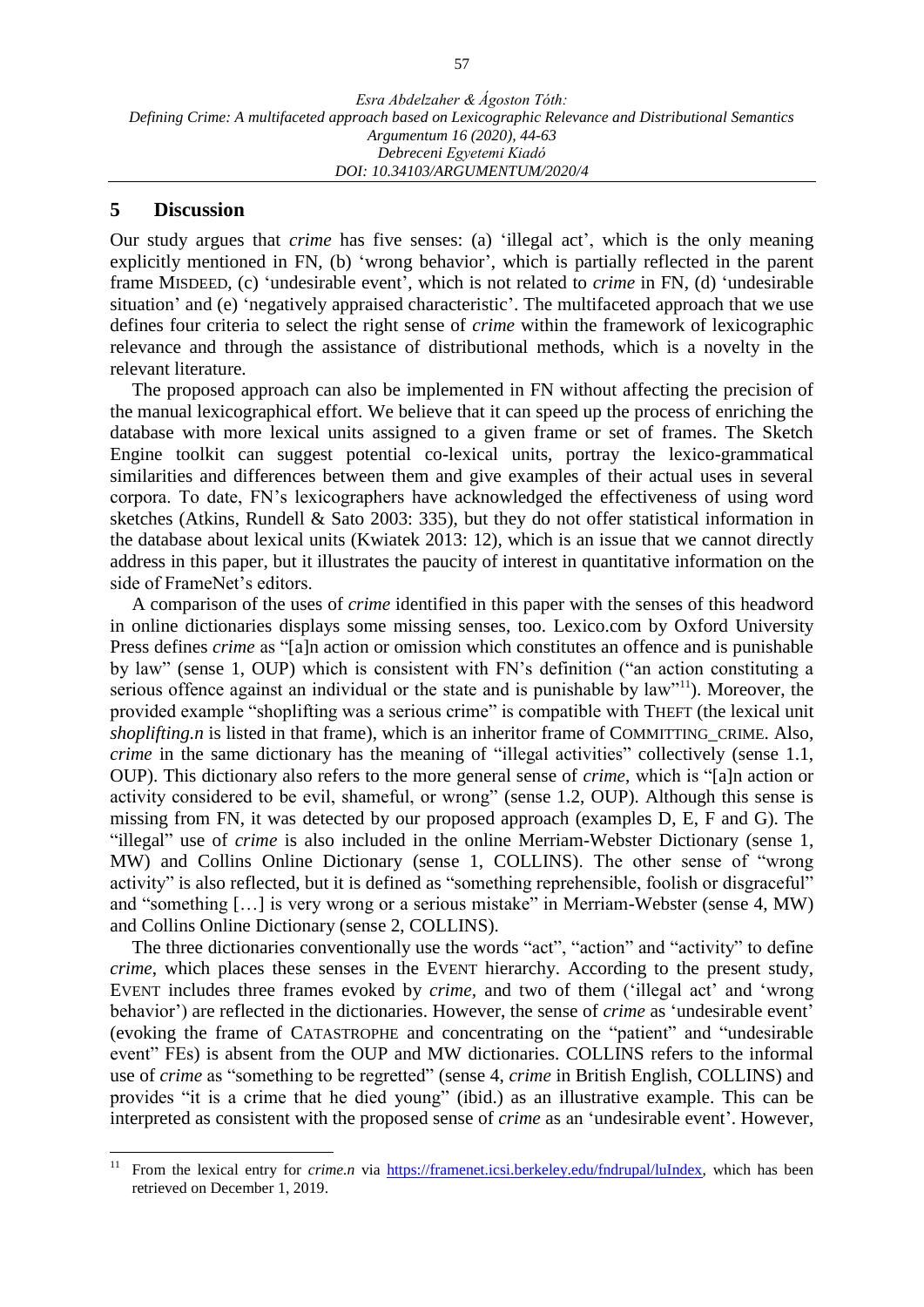| Esra Abdelzaher & Ágoston Tóth:                                                                       |
|-------------------------------------------------------------------------------------------------------|
| Defining Crime: A multifaceted approach based on Lexicographic Relevance and Distributional Semantics |
| Argumentum 16 (2020), 44-63                                                                           |
| Debreceni Egyetemi Kiadó                                                                              |
| DOI: 10.34103/ARGUMENTUM/2020/4                                                                       |

the parallel example "it's a crime you didn't finish school" (sense 4, *crime* in American English, COLLINS) which is used for elaborating the same sense "something regrettable" (ibid.) illustrates that the distinction between the 'wrong behavior' and the 'undesirable event' senses is blurred in the Collins Dictionary.

The sense of *crime* that can be described as a 'negatively appraised characteristic', which belongs to the ATTRIBUTES hierarchy, is not reflected in the dictionaries or in FN. The corpusbased examples (N) and (O) are not covered by the definitions of *crime* provided by the abovementioned dictionaries. In terms of top-level FN frames, dictionaries refer to negative acts, not attributes. At the denotative level, the negativity of the appraisal in the dictionaries is attributed to the act itself regardless of the context of evaluation. However, the negatively appraised characteristics represented by examples (N) and (O) would be inherently neutral, they acquire the negative evaluation because of a certain unconventional context.

Similarly, the sense of *crime* related to the STATE top-level FN frame (*crime* as an 'undesirable situation') is missing from FN and dictionaries. In section 4.3, we annotated references to being "unemployed", "in Mosul" and "homeless" as crimes in this sense ('undesirable situation'). These instances are not covered by any of the definitions included in dictionaries. They do not refer to a mistake or a foolish behavior committed by an "agent". They do not denote illegal acts committed by a "perpetrator" against a "victim". Instead, they describe a state in which the "patient" suffers from an "undesirable situation".

#### **6 Conclusion**

The comparison of word similarity lists compiled from FN data and lists extracted from corpora (using the distributional thesaurus function), as discussed in section 4, has reflected a considerable gap between judgments made in FN and corpus-based statistical findings. To identify new senses of the word *crime*, we have followed a qualitative, lexicographic approach to explore the automatically identified words that were similar to our target word based on second-order co-occurrence information.

Through this case study, we have tried to demonstrate that distributional similarity can point to areas worthy of lexicographic investigation. The distributional methods can help lexicographers reveal significant features of words, which may lead to the discovery of new senses.

The multifaceted approach that we suggest has been effective in the identification of new senses of *crime* that are not present in the FN database or in dictionaries. This has enabled us to propose four criteria, based on FN's existing data and distributional similarity, to differentiate between five senses of *crime* systematically.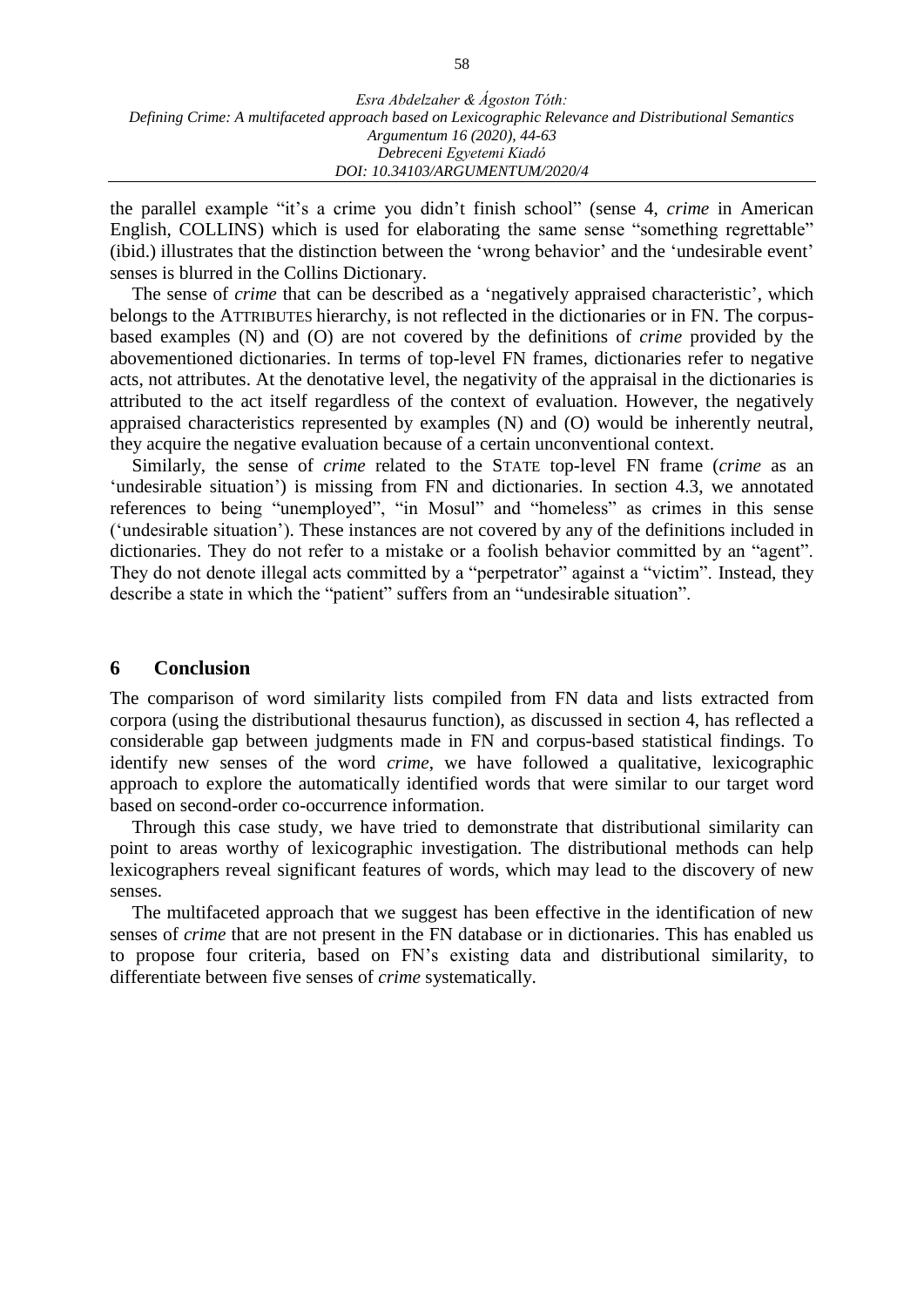#### **Dictionaries**

- OUP = Oxford University Press (2019): *Lexico.com*. Available at [http://www.lexico.com](http://www.lexico.com/)
- MW = Merriam Webster (2019): *Merriam-Webster Dictionary*. Available at [http://www.m](http://www.m-w.com/)[w.com](http://www.m-w.com/)
- COLLINS = Collins (2019): *Collins Online Dictionary*. Available at [https://www.collinsdictionary.com](https://www.collinsdictionary.com/)

#### **References**

- Atkins, S. & Bouillon, P. (2006): Relevance in dictionary making: Sense indicators in the bilingual entry. In: Bowker, L. (ed.): *Lexicography, terminology, and translation: Textbased studies in honour of Ingrid Meyer*. Ottawa: University of Ottawa Press, 25–43, [https://doi.org/10.2307/j.ctt1ckpgs3.6.](https://doi.org/10.2307/j.ctt1ckpgs3.6)
- Atkins, S., Fillmore, C.J. & Johnson, C.R. (2003): Lexicographic relevance: Selecting information from corpus evidence. *International Journal of Lexicography* 16.3, 251–280, [https://doi.org/10.1093/ijl/16.3.251.](https://doi.org/10.1093/ijl/16.3.251)
- Atkins, S., Rundell, M. & Sato, H. (2003): The contribution of FrameNet to practical lexicography. *International Journal of Lexicography* 16.3, 333–357, [https://doi.org/10.1093/ijl/16.3.333.](https://doi.org/10.1093/ijl/16.3.333)
- Baker, C. F., & Sato, H. (2003): The FrameNet data and software. In Matsumoto, Y. (ed.): *Proceedings of the 41st Annual Meeting on Association for Computational Linguistics – Volume 2*. Stroudsburg, PA: Association for Computational Linguistics, 161–164, [https://doi.org/10.3115/1075178.1075206.](https://doi.org/10.3115/1075178.1075206)
- Dodge, E., Hong, J. & Stickles, E. (2015): MetaNet: Deep semantic automatic metaphor analysis. In: Shutova, E., Klebanov, B.B. & Lichtenstein, P. (eds.): *Proceedings of the Third Workshop on Metaphor in NLP*. Denver, CA: Associaton for Computational Linguistics, 40–49, [https://doi.org/10.3115/v1/w15-1405.](https://doi.org/10.3115/v1/w15-1405)
- Fillmore, C.J. (1968): The Case for Case. In: Bach, E. & Harms, R.T. (eds.): *Universals in Linguistic Theory*. New York, NY: Holt, Rinehart and Winston, 1–88.
- Fillmore, C.J., Wooters, C. & Baker, C.F. (2001): Building a large lexical databank which provides deep semantics. In: T'sou, B.K., Kwong, O. & Lai, T. (eds.): *Proceedings of the 15th Pacific Asia Conference on Language, Information and Computation*. Hong Kong: City University of Hong Kong, 3–26.
- Firth, J.R. (1957): A synopsis of linguistic theory, 1930-1955. In: Firth, J.R. (ed.): *Studies in linguistic analysis*. Oxford: Basil Blackwell, 1–32.
- Jakubíček, M., Kilgarriff, A., Kovář, V., Rychlý, P. & Suchomel, V. (2013): The TenTen Corpus Family. In: Hardie, A. & Love, R. (eds.): *Corpus Linguistics 2013 Abstract Book.*  Lancaster: UCREL, Lancaster University, 125–127.
- Kilgarriff, A., Baisa, V., Bušta, J., Jakubíček, M., Kovář, V., Michelfeit, J., Rychlý, P. & Suchomel, V. (2014): The Sketch Engine: ten years on. *Lexicography* 1.1, 7–36, [http://doi.org/10.1007/s40607-014-0009-9.](http://doi.org/10.1007/s40607-014-0009-9)
- Kwiatek, E. (2013): *Contrastive analysis of English and Polish surveying terminology.* Newcastle: Cambridge Scholars Publishing.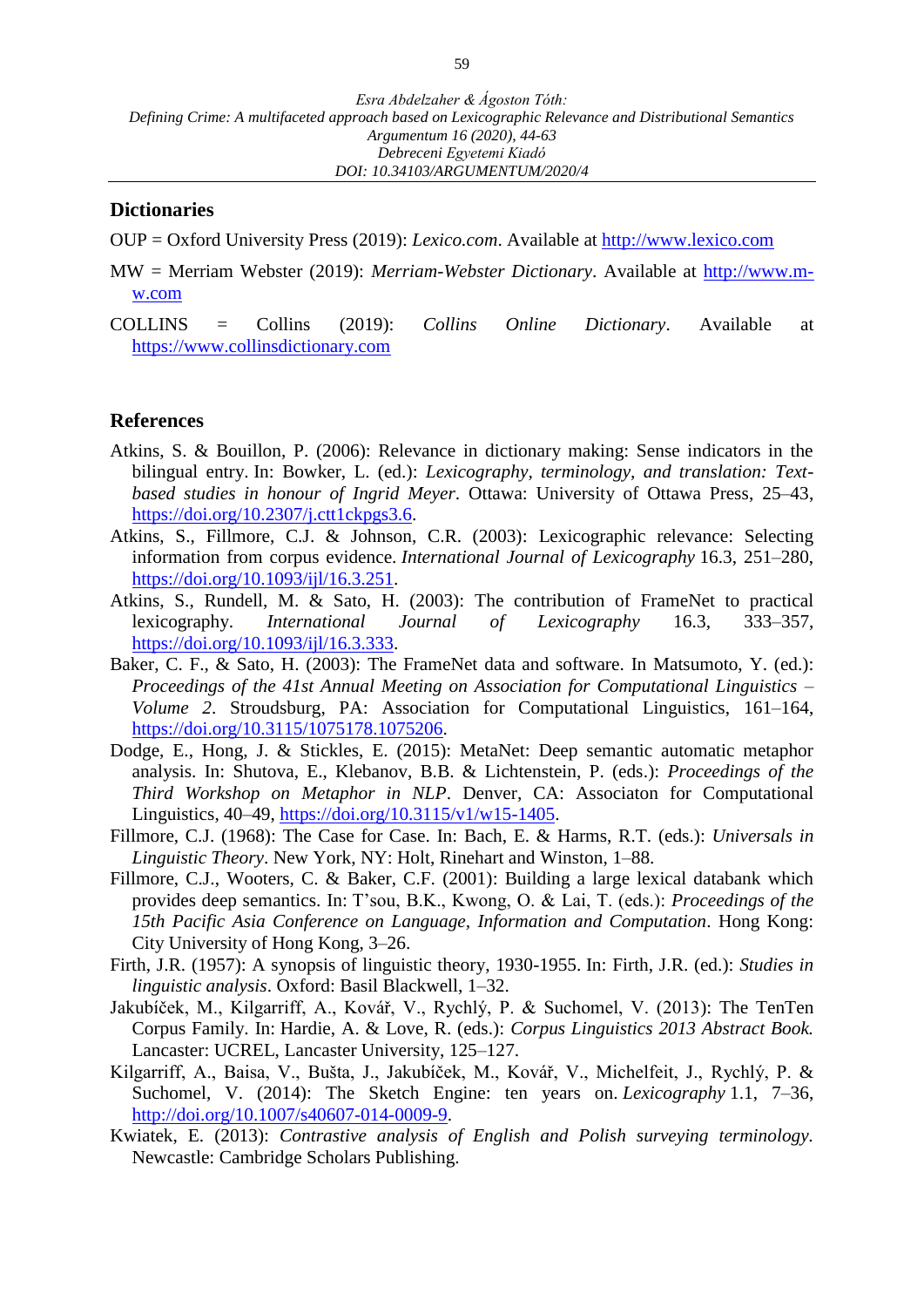- Leech, G.N. (1992): 100 million words of English: the British National Corpus (BNC). *Language Research* 28.1, 1–13.
- Lenci, A. (2008): Distributional semantics in linguistic and cognitive research. *Italian journal of linguistics* 20.1, 1–31.
- Ruppenhofer, J., Ellsworth, M., Petruck, M.R., Johnson, C.R. & Scheffczyk, J. (2016): FrameNet II: Extended theory and practice. Retrieved from [https://framenet2.icsi.berkeley.edu/docs/r1.7/book.pdf](https://framenet2.icsi.berkeley.edu/docs/r1.7/book.pdf%20on%20December%201,%202019) on December 1, 2019.
- Rychlý, P. & Kilgarriff, A. (2007): An efficient algorithm for building a distributional thesaurus (and other Sketch Engine developments). In: Ananiadou, S. (ed.): *Proceedings of the 45th annual meeting of the ACL on interactive poster and demonstration sessions*. Stroudsburg, PA: Association for Computational Linguistics, 41–44, [http://doi.org/10.3115/1557769.1557783.](http://doi.org/10.3115/1557769.1557783)
- Tóth Á. (2014): *The Company that Words Keep: Distributional Semantics*. Debrecen: Debrecen University Press.
- Trampuš, M. & Novak, B. (2012): Internals of an aggregated web news feed. In: Bellatreche, L. & Mohania, M. (eds.): *Proceedings of the Conference on Data Mining and Data Warehouses (SiKDD 2012) co-located with the 15th International Multiconference on Information Society*, 221–224. Retrieved from

[https://ailab.ijs.si/dunja/SiKDD2012/Papers/Trampus\\_Newsfeed.pdf](https://ailab.ijs.si/dunja/SiKDD2012/Papers/Trampus_Newsfeed.pdf) on December 1, 2019.

Esra Abdelzaher University of Debrecen, Doctoral School of Linguistics University of Debrecen, Institute of English and American Studies Pf. 400 H-4002 Debrecen lingcorpus2@gmail.com

Dr. Ágoston Tóth University of Debrecen Institute of English and American Studies Department of English Linguistics Pf. 400 H-4002 Debrecen toth.agoston@arts.unideb.hu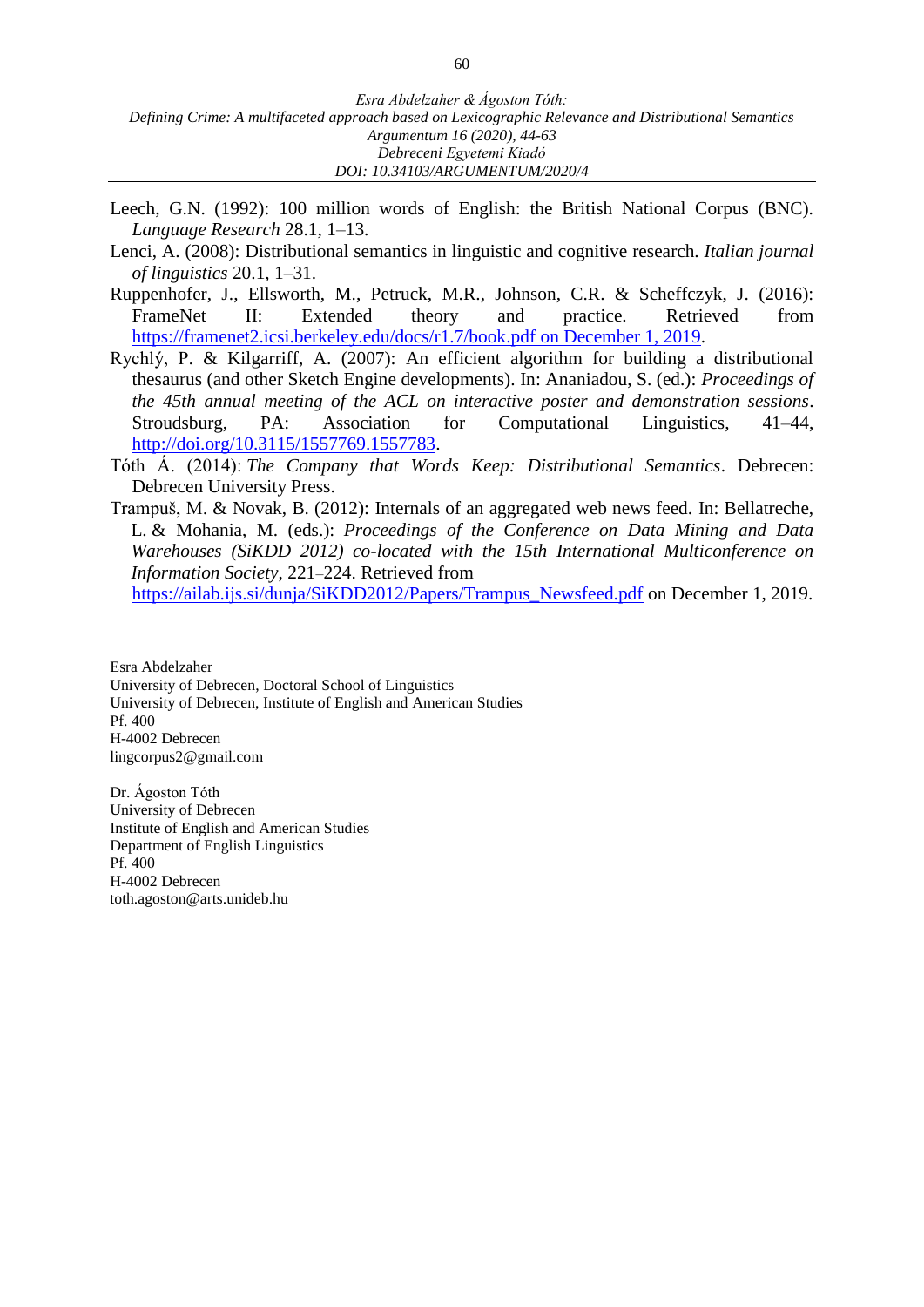## **Appendix 1: Lexical units and frames linked to the COMMITTING\_CRIME frame**

| Lexical Unit      | Frame                                   | Lexical Unit      | Frame                            | Lexical<br>Unit      | Frame             |  |
|-------------------|-----------------------------------------|-------------------|----------------------------------|----------------------|-------------------|--|
| abduct            | <b>KIDNAPPING</b>                       | hold up           | <b>ROBBERY</b>                   | purloin              | <b>THEFT</b>      |  |
| abducted          | <b>KIDNAPPING</b>                       | hold-up           | <b>ROBBERY</b>                   | ransack              | <b>ROBBERY</b>    |  |
| abduction         | <b>KIDNAPPING</b>                       | homicide          | <b>OFFENSES</b>                  | rape                 | <b>RAPE</b>       |  |
| abductor          | <b>KIDNAPPING</b>                       | illegal           | LEGALITY                         | rape                 | <b>OFFENSES</b>   |  |
| abscond<br>(with) | <b>THEFT</b>                            | illicit           | LEGALITY                         | raped                | <b>RAPE</b>       |  |
| abstract          | <b>THEFT</b>                            | indecent assault  | <b>OFFENSES</b>                  | rapist               | <b>RAPE</b>       |  |
| abstraction       | <b>THEFT</b>                            | inquire           | CRIMINAL<br><b>INVESTIGATION</b> | rifle                | <b>ROBBERY</b>    |  |
| abuse             | <b>ABUSING</b>                          | inquiry           | CRIMINAL<br><b>INVESTIGATION</b> | rob                  | <b>ROBBERY</b>    |  |
| abusive           | <b>ABUSING</b>                          | investigate       | CRIMINAL<br><b>INVESTIGATION</b> | rob blind            | <b>ROBBERY</b>    |  |
| apprehend         | <b>ARREST</b>                           | investigation     | CRIMINAL<br><b>INVESTIGATION</b> | robber               | <b>ROBBERY</b>    |  |
| apprehension      | ARREST                                  | kidnap            | <b>KIDNAPPING</b>                | robbery              | <b>ROBBERY</b>    |  |
| arraign           | ARRAIGNMENT                             | kidnapped         | <b>KIDNAPPING</b>                | robbery              | <b>OFFENSES</b>   |  |
| arraignment       | ARRAIGNMENT                             | kidnapper         | <b>KIDNAPPING</b>                | rustle               | <b>THEFT</b>      |  |
| arrest            | <b>ARREST</b>                           | kidnapping        | <b>KIDNAPPING</b>                | sabotage             | <b>OFFENSES</b>   |  |
| arson             | <b>OFFENSES</b>                         | kidnapping        | <b>OFFENSES</b>                  | send up              | <b>SENTENCING</b> |  |
| assault           | <b>OFFENSES</b>                         | larceny           | <b>THEFT</b>                     | sentence             | <b>SENTENCING</b> |  |
| bag               | <b>THEFT</b>                            | larceny           | <b>OFFENSES</b>                  | sexual<br>assault    | <b>OFFENSES</b>   |  |
| batter            | <b>ABUSING</b>                          | lawful            | LEGALITY                         | sexual<br>harassment | <b>OFFENSES</b>   |  |
| battery           | <b>OFFENSES</b>                         | lead              | CRIMINAL<br><b>INVESTIGATION</b> | sexually<br>assault  | <b>RAPE</b>       |  |
| book              | <b>ARREST</b>                           | legal             | LEGALITY                         | shanghai             | <b>KIDNAPPING</b> |  |
| burglary          | <b>OFFENSES</b>                         | legitimate        | LEGALITY                         | shoplift             | <b>THEFT</b>      |  |
| bust              | <b>ARREST</b>                           | licit             | <b>LEGALITY</b>                  | shoplifter           | <b>THEFT</b>      |  |
| carjack           | PIRACY                                  | lift              | <b>THEFT</b>                     | shoplifting          | <b>THEFT</b>      |  |
| carjacking        | PIRACY                                  | light-fingered    | <b>THEFT</b>                     | sin                  | <b>MISDEED</b>    |  |
| case              | <b>CRIMINAL</b><br><b>INVESTIGATION</b> | make $off$ (with) | <b>THEFT</b>                     | smuggle              | <b>SMUGGLING</b>  |  |
| case              | TRIAL                                   | maltreat          | <b>ABUSING</b>                   | smuggler             | <b>SMUGGLING</b>  |  |
| child abuse       | <b>OFFENSES</b>                         | maltreatment      | <b>ABUSING</b>                   | smuggling            | <b>SMUGGLING</b>  |  |
| clue              | <b>CRIMINAL</b><br><b>INVESTIGATION</b> | manslaughter      | <b>OFFENSES</b>                  | snatch               | <b>KIDNAPPING</b> |  |
| collar            | <b>ARREST</b>                           | misappropriate    | <b>THEFT</b>                     | snatch               | <b>THEFT</b>      |  |
| commission        | <b>COMMITTING</b><br><b>CRIME</b>       | misappropriation  | <b>THEFT</b>                     | snatcher             | <b>KIDNAPPING</b> |  |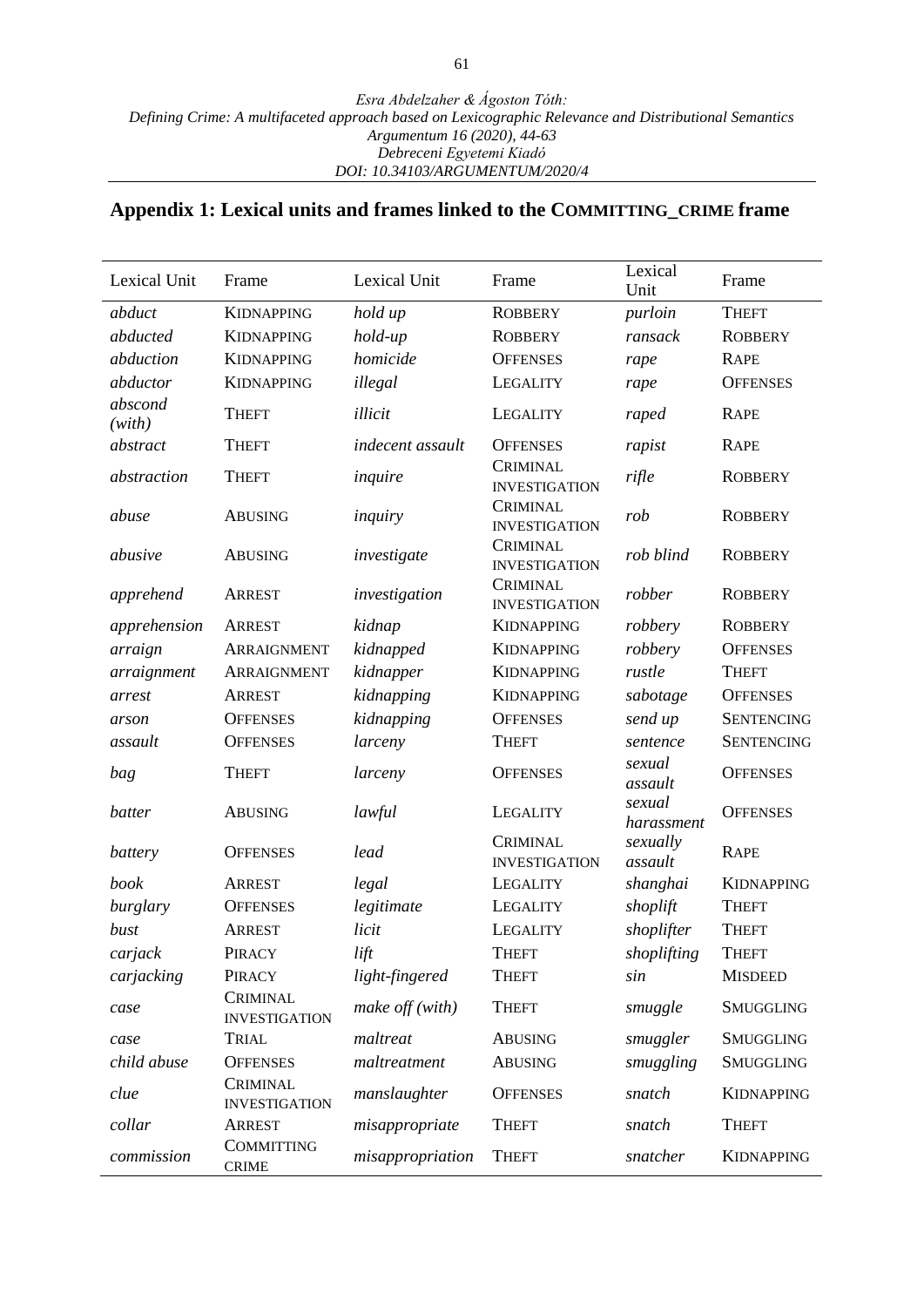*Esra Abdelzaher & Ágoston Tóth:*

*Defining Crime: A multifaceted approach based on Lexicographic Relevance and Distributional Semantics*

*Argumentum 16 (2020), 44-63*

*Debreceni Egyetemi Kiadó DOI: 10.34103/ARGUMENTUM/2020/4*

| commit                    | <b>COMMITTING</b><br><b>CRIME</b> | misdeed     | <b>MISDEED</b>                          | snatcher           | <b>THEFT</b>    |  |
|---------------------------|-----------------------------------|-------------|-----------------------------------------|--------------------|-----------------|--|
| condemn                   | <b>SENTENCING</b>                 | mug         | <b>ROBBERY</b>                          | snitch             | <b>THEFT</b>    |  |
| conspiracy                | <b>OFFENSES</b>                   | mugger      | <b>ROBBERY</b>                          | statutory<br>rape  | <b>OFFENSES</b> |  |
| contraband                | <b>SMUGGLING</b>                  | mugging     | <b>ROBBERY</b>                          | steal              | <b>THEFT</b>    |  |
| cop                       | <b>THEFT</b>                      | murder      | <b>OFFENSES</b>                         | stealer            | <b>THEFT</b>    |  |
| cop                       | <b>ARREST</b>                     | nab         | <b>KIDNAPPING</b>                       | stealing           | <b>THEFT</b>    |  |
| copyright<br>infringement | <b>OFFENSES</b>                   | nab         | <b>ARREST</b>                           | stick up           | <b>ROBBERY</b>  |  |
| crime                     | <b>COMMITTING</b><br><b>CRIME</b> | negligence  | <b>OFFENSES</b>                         | stick-up           | <b>ROBBERY</b>  |  |
| criminal                  | <b>LEGALITY</b>                   | nick        | <b>THEFT</b>                            | stolen             | <b>THEFT</b>    |  |
| cutpurse                  | <b>THEFT</b>                      | order       | <b>SENTENCING</b>                       | summons            | <b>ARREST</b>   |  |
| domestic<br>violence      | <b>ABUSING</b>                    | peccadillo  | <b>MISDEED</b>                          | swipe              | <b>THEFT</b>    |  |
| embezzle                  | <b>THEFT</b>                      | peculation  | <b>THEFT</b>                            | theft              | <b>THEFT</b>    |  |
| embezzlement              | <b>THEFT</b>                      | permissible | LEGALITY                                | theft              | <b>OFFENSES</b> |  |
| embezzler                 | <b>THEFT</b>                      | perpetrate  | <b>COMMITTING</b><br><b>CRIME</b>       | thief              | <b>THEFT</b>    |  |
| fair                      | <b>LEGALITY</b>                   | pickpocket  | <b>THEFT</b>                            | thieve             | <b>THEFT</b>    |  |
| felony                    | <b>OFFENSES</b>                   | pilfer      | <b>THEFT</b>                            | thieving           | <b>THEFT</b>    |  |
| filch                     | <b>THEFT</b>                      | pilferage   | <b>THEFT</b>                            | transgress         | <b>MISDEED</b>  |  |
| flog                      | <b>THEFT</b>                      | pilferer    | <b>THEFT</b>                            | transgres-<br>sion | <b>MISDEED</b>  |  |
| fraud                     | <b>OFFENSES</b>                   | pilfering   | <b>THEFT</b>                            | treason            | <b>OFFENSES</b> |  |
| heist                     | <b>THEFT</b>                      | pinch       | <b>THEFT</b>                            | trial              | TRIAL           |  |
| hijack                    | PIRACY                            | piracy      | PIRACY                                  | unlawful           | <b>LEGALITY</b> |  |
| hijacked                  | PIRACY                            | pirate      | PIRACY                                  | wrong              | LEGALITY        |  |
| hijacker                  | PIRACY                            | possession  | <b>OFFENSES</b>                         | wrongful           | LEGALITY        |  |
| hijacking                 | PIRACY                            | probe       | <b>CRIMINAL</b><br><b>INVESTIGATION</b> | wrongly            | LEGALITY        |  |
| hijacking                 | <b>OFFENSES</b>                   | prohibited  | LEGALITY                                |                    |                 |  |